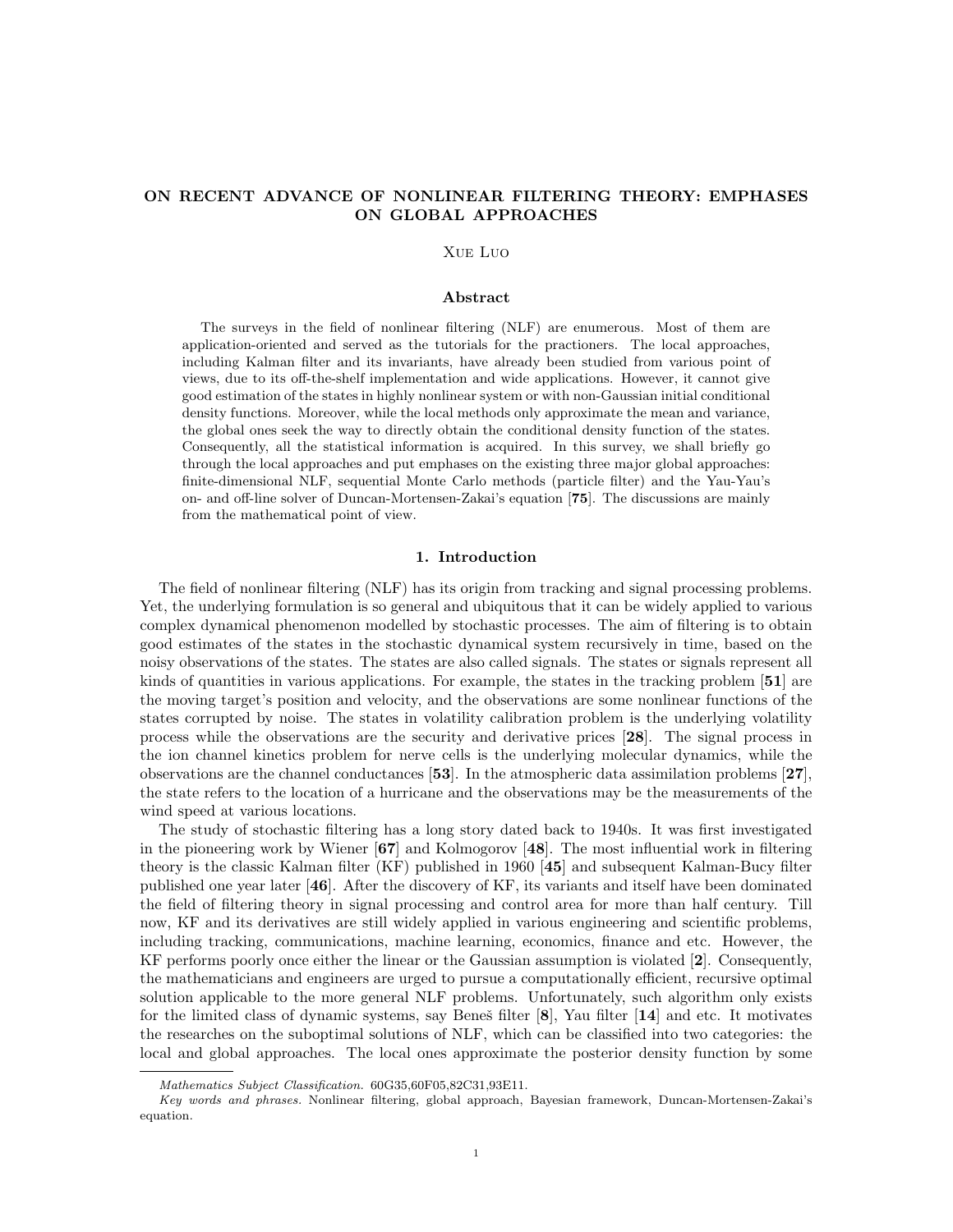particular form, say Gaussian or mixture of Gaussian; while the posterior density function in global approaches are directly computed without any assumptions on its type. More extensive discussions on the local and global approaches can be found in section 3.1 and 3.2, respectively.

From the formulation of NLF, Bayesian theory is no doubt one of the main tools, which is the most commonly used method for the study of the dynamic systems. Bayesian theory was originally discovered by [7] in 1763. It reveals the fundamental probability law governing the process of logical inference. However, it didn't receive much attention at that time until the re-discovery of its modern form by Laplace in "Théorie analytique des probailités". One of the important branches in statistics is the Bayesian statistics to statistical inference. Not surprisingly, Bayesian theory was also investigated in the field of filtering theory. Starting from the KF, although it is first developped by the orthogonal projection method [45, 40], it has very nice interpretation of Bayesian framework. It is Ho and Lee who first explored the iterative Bayesian estimation. They specified in [35] the principle and procedure of Bayesian framework in the context of filtering. In general, the Bayesian filtering requires a dynamic state-space model (2.2), which consists of two processes: one describes the evolution of a hidden state of the system, while the other one is the observation process related to the states and corrupted with noises. In the Bayesian approach, the posterior density of the states, obtained from Bayes' theorem, provides a complete statistical description of the state variable at that time [1]. The procedure of Bayesian filtering consists of prediction-correction recursions. All sorts of variants of KF and the sequential Monte Carlo methods (particle filters) belong to this framework.

Besides the Bayesian framework, the conditional density function of the states can also be obtained by numerically solving the so-called Kusher's or Duncan-Mortensen-Zakai's equation. It is shown in [50] that the conditional density  $p(\mathbf{x}_t|\mathcal{Y}_t)$  of the states  $\mathbf{x}_t$  based on the observation history  $\mathcal{Y}_t$  satisfies an Itô stochastic differential equation (SDE), which is called Kusher's equation. After the change of measure, the unnormalized conditional density  $\pi(\mathbf{x}_t|\mathcal{Y}_t)$  satisfies a linear Itô SDE, so-called DMZ equation [24, 59, 77]. Apparently, the DMZ equation is the more preferable one. And the solution to the Kusher's equation  $p(\mathbf{x}_t|\mathcal{Y}_t)$  and that to the DMZ equation  $\pi(\mathbf{x}_t|\mathcal{Y}_t)$  is one-to-one correspondence. Detailed discussions can be found in section 2.2. Numerous efforts have been devoted in the past to solve DMZ equation for a general dynamic systems. We refer the interested readers to the survey [32] and references therein. By then, the algorithms are neither computational efficient nor recursive. In 2008, Yau and Yau [75] made a major breakthrough, due to a key observation (see Proposition 3.1) so that the heavy computation of solving the partial differential equation (PDE) can be pre-computed, stored and updated by synchronizing with the observations on-line. Thus, the real-time manner of the algorithm is foreseeable. The convergence of their algorithm has been rigorously shown when the drift function, the diffusion term and the observation function are timeinvariant. We refer this method as Yau-Yau's on- and off-line algorithm, and Yau-Yau's method for short, in this survey. Recently, Yau and the author validated it also for the time-varying system, and numerically verified the real-time performance when the state is of one dimension [56, 57]. More recently, Yueh et al. [76] present an efficient algorithm of Yau-Yau's method, and numerical simulations with two-dimensional states are performed well. In private communication, they claimed the feasibility and efficiency of Yau-Yau's method in even higher dimensions, say for the state with 6 dimension, which is a major breakthrough in this direction. We briefly summerize the idea of Yau-Yau's method in this survey.

This survey is aim to present various approaches studied in the literature with the emphases on the recent advance of the global approaches. We note that it is by no means exhaustive, in particular the local approaches, i.e. the discussion of some variants of KF, say ensemble Kalman filter (cf.  $[3, 36]$ ) is not mentioned in section 3.1, which may be effecient in certain extremely high-dimensional problems, for example the atmospheric data assimilation.

The paper is organized as follows. We present the general formulation of NLF problems in both discrete and continous-time versions. In section 2 we describe the stochastic filtering problem abstractly in two aspects: one is the Bayesian framework; the other one is the Kusher's and DMZ equations. Section 3 devotes to summarize local and global approaches of NLF. The KF, as the most influencial one, is re-derived from the viewpoint of DMZ equation, which provides a natural relation between the approaches based on Bayesian theory and DMZ equation. Following the KF, its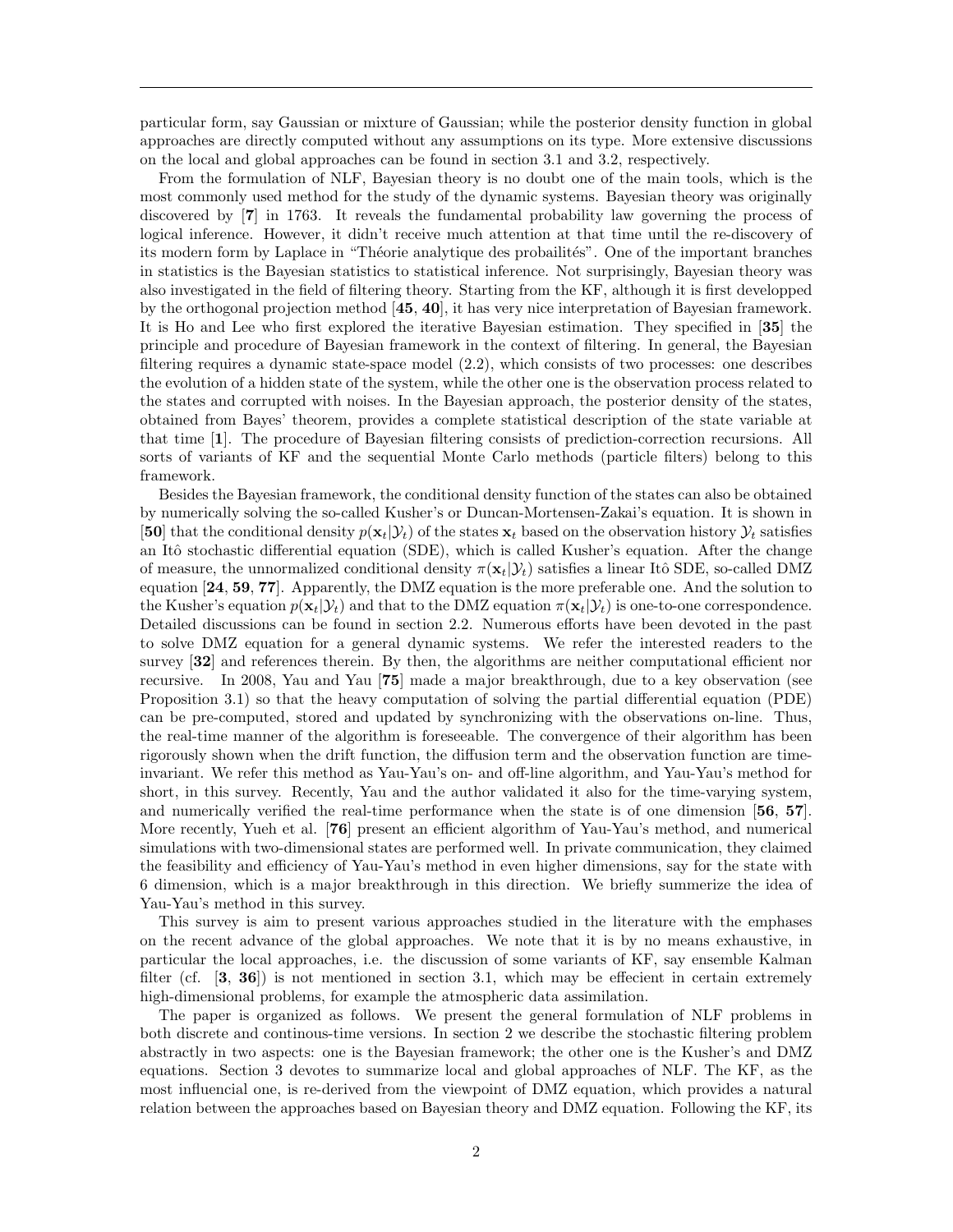variants including extended Kalman filter (EKF), Gaussian sum filter (GSF) and unscented Kalman filter (UKF), etc are briefly presented. We emphasize the results of global approaches in section 3.2, where we display three of the kind: finite-dimensional filters, sequential Monte Carlo methods (particle filter) and the Yau-Yau's method. At last, we arrive the conclution and mention some possible future developments in section 4.

### 2. Stochastic filtering problem

The aim of the stochastic filtering is to obtain the "best" estimate of the state or the signal in some sense, where the state is modelled by a stochastic process or a random sequence, denoted as  $\{X_t, t \geq 0\}$  or  $\{X_k, k \in \mathbb{N}\}$ . The state itself can't be measured directly, while certain measurements of the state can be obtained, denoted as  $\{Y_t, t \geq 0\}$  or  $\{Y_k, k \in \mathbb{N}\}$ , which is another stochatic process or random sequence. The observation usually is a function of the state with some measurement noise  $\{W_t, t \geq 0\}$  or  $\{W_k, k \in \mathbb{N}\}\$ . If we are in the continuous-time case, we assume further that  $X_t$ ,  $Y_t$  and all the other processes in the sequel are defined on the probability space  $(\Omega, \mathcal{F}, \mathbb{P})$ . Let  $\mathcal{Y}_t = \sigma(Y_s, s \in [0, t])$  be the filtration generated by the observation process  $Y_t$  up to time t, which contains all the information from the observation history up to time  $t$ . The filtering problem is to estimate  $X_t$  based on  $\mathcal{Y}_t$ , i.e.  $E[X_t|\mathcal{Y}_t]$ .

Let us describe the discrete-time stochastic filtering as the vector-valued SDE [40], which is commonly used in the point-based filter.

(2.1) 
$$
\begin{cases} \mathbf{x}_k = \mathbf{f}(\mathbf{x}_{k-1}) + \mathbf{w}_{k-1} \\ \mathbf{y}_k = \mathbf{h}(\mathbf{x}_k) + \mathbf{v}_k \end{cases}
$$

where the state  $\mathbf{x}_k$  is the N<sub>x</sub>-vector and the measurement  $\mathbf{y}_k$  is the N<sub>y</sub>-vector;  $\mathbf{w}_{k-1}$  and  $\mathbf{v}_k$  are independent white Gaussian process noise and measurement noise with the covariance  $\mathbf{Q}_{k-1}$  and  $\mathbf{R}_k$ , respectively. The aim of discrete estimation problem is to estimate the state  $\mathbf{x}_k$  based on  $\mathbf{y}_{1:k}$ , given certain realization of observations  $\mathbf{y}_{1:k} := {\mathbf{y}_1, \mathbf{y}_2, \cdots, \mathbf{y}_k}$ ,

Suppose  $\{x_t\}$  is a Markov process with an infinitesimal generator, the state-space equations can be written in the form of Itô stochastic differential equation  $[62]$ :

,

(2.2) 
$$
\begin{cases} d\mathbf{x}_t = \mathbf{f}(t, \mathbf{x}_t)dt + \mathbf{G}(t, \mathbf{x}_t)d\mathbf{w}_t\\ dy_t = \mathbf{h}(t, \mathbf{x}_t)dt + d\mathbf{v}_t \end{cases}
$$

where  $f(t, x_t)$  is the drift term,  $G(t, x_t)$  is the volatility or diffusion coefficient, and  $h(t, x_t)$  is the observation function. The two noise processes  $\{w_t, t \geq 0\}$  and  $\{v_t, t \geq 0\}$  are Wiener processes, with  $E[d\mathbf{w}_t d\mathbf{w}_t^T] = \mathbf{Q}_t dt$  and  $E[d\mathbf{v}_t d\mathbf{v}_t^T] = \mathbf{R}_t dt$ ,  $\mathbf{R}_t > 0$ , respectively.  $\mathbf{x}_t \in \mathbb{R}^{N_x}$  and  $\mathbf{y}_t \in \mathbb{R}^{N_y}$ , where  $N_x$  and  $N_y$  are the dimension of the states and observations, respectively.

# 2.1. Bayesian estimation framework. In this framework, we assume that

- 1) The state is a Markov process, i.e.  $p(\mathbf{x}_k|\mathbf{x}_{1:k-1}) = p(\mathbf{x}_k|\mathbf{x}_{k-1});$
- 2) The observations are independent of the given states, i.e.  $\mathbf{y}_{1:k-1}$  are independent of  $\mathbf{x}_k$ .

Let  $p(\mathbf{x}_k|\mathbf{y}_{1:k})$  denote the probability density function (pdf) of  $\mathbf{x}_k$  under the condition of the observations  $y_{1:k}$ , then from the Bayes' rule, we have

$$
p(\mathbf{x}_{k}|\mathbf{y}_{1:k}) \stackrel{Bayes'}{=} \frac{p(\mathbf{y}_{1:k}|\mathbf{x}_{k})p(\mathbf{x}_{k})}{p(\mathbf{y}_{1:k})} = \frac{p(\mathbf{y}_{k}, \mathbf{y}_{1:k-1}|\mathbf{x}_{k})p(\mathbf{x}_{k})}{p(\mathbf{y}_{k}, \mathbf{y}_{1:k-1})} = \frac{p(\mathbf{y}_{k}|\mathbf{y}_{1:k-1}, \mathbf{x}_{k})p(\mathbf{y}_{1:k-1}|\mathbf{x}_{k})p(\mathbf{x}_{k})}{p(\mathbf{y}_{k}|\mathbf{y}_{1:k-1})p(\mathbf{y}_{1:k-1})}
$$
\n
$$
\stackrel{Bayes'}{=} \frac{p(\mathbf{y}_{k}|\mathbf{y}_{1:k-1}, \mathbf{x}_{k})p(\mathbf{x}_{k}|\mathbf{y}_{1:k-1})p(\mathbf{y}_{1:k-1})p(\mathbf{y}_{1:k-1})p(\mathbf{y}_{1:k-1})p(\mathbf{y}_{1:k-1})}{p(\mathbf{y}_{k}|\mathbf{y}_{1:k-1})p(\mathbf{y}_{1:k-1})p(\mathbf{y}_{1:k-1})p(\mathbf{x}_{k})} = \frac{p(\mathbf{y}_{k}|\mathbf{x}_{k})p(\mathbf{x}_{k}|\mathbf{y}_{1:k-1})}{p(\mathbf{y}_{k}|\mathbf{y}_{1:k-1})}
$$
\n(2.3) 
$$
= \frac{p(\mathbf{y}_{k}|\mathbf{x}_{k})p(\mathbf{x}_{k}|\mathbf{y}_{1:k-1})d\mathbf{x}_{k}}{\int p(\mathbf{y}_{k}|\mathbf{x}_{k})p(\mathbf{x}_{k}|\mathbf{y}_{1:k-1})d\mathbf{x}_{k}}
$$

It is clear to see from (2.3) that the posterior pdf  $p(\mathbf{x}_k|\mathbf{y}_{1:k})$  is obtained by three terms: the prior pdf  $p(\mathbf{x}_k|\mathbf{y}_{1:k-1})$ , the likelihood function  $p(\mathbf{y}_k|\mathbf{x}_k)$  and the denominator in (2.3).

The Bayesian filtering consists of recursive prediction and update procedures [40].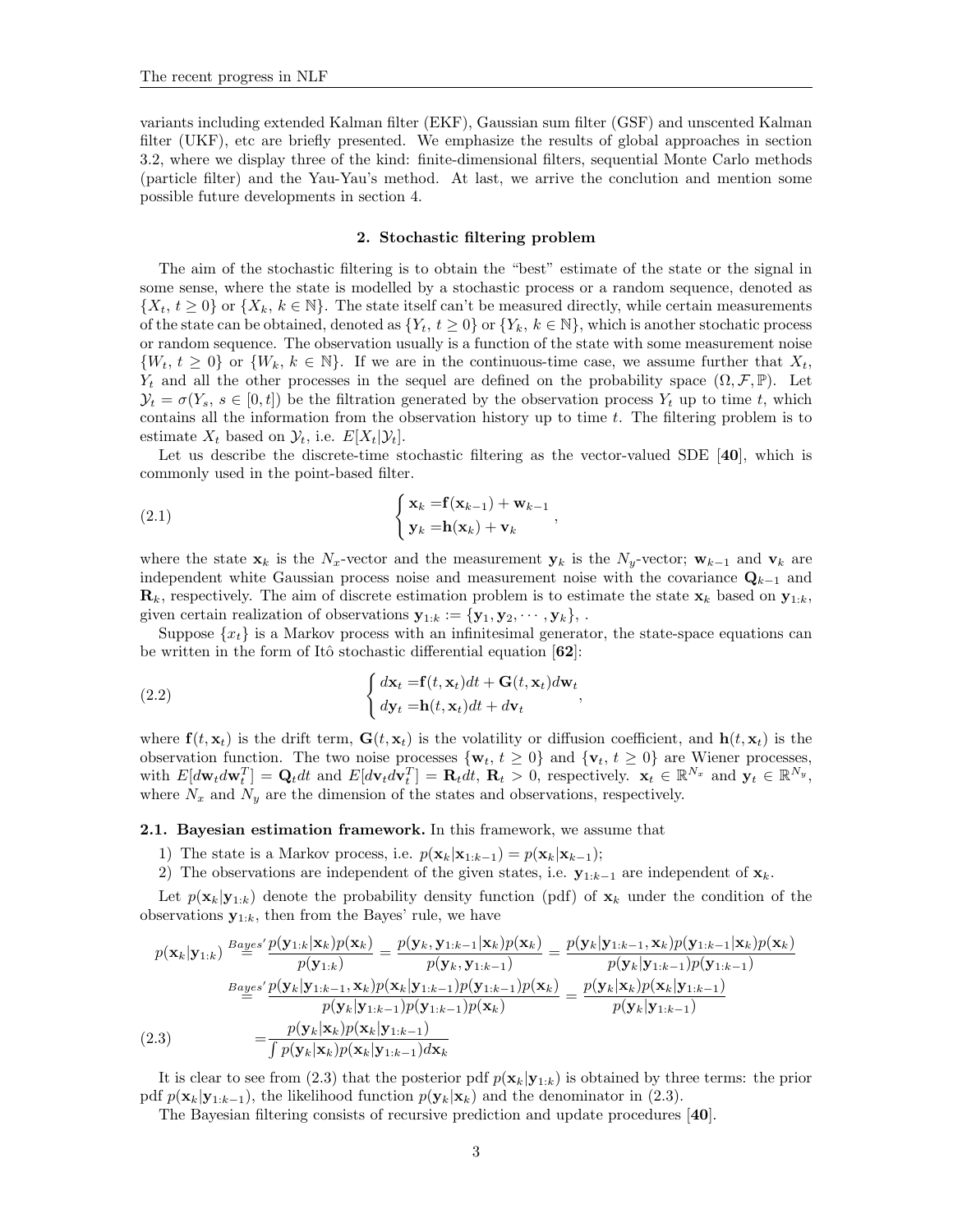*Prediction:* Given the prior pdf  $p(\mathbf{x}_{k-1}|\mathbf{y}_{1:k-1})$ , the conditional pdf of  $p(\mathbf{x}_k|\mathbf{y}_{1:k-1})$  satisfies the Chapman-Kolmogorov equation:

(2.4) 
$$
p(\mathbf{x}_k|\mathbf{y}_{1:k-1}) = \int p(\mathbf{x}_k|\mathbf{x}_{k-1})p(\mathbf{x}_{k-1}|\mathbf{y}_{1:k-1})d\mathbf{x}_{k-1};
$$

Update: When  $y_k$  is available, the posterior pdf  $p(\mathbf{x}_k|\mathbf{y}_{1:k})$  is given by (2.3), i.e.,

(2.5) 
$$
p(\mathbf{x}_k|\mathbf{y}_{1:k}) = \frac{p(\mathbf{y}_k|\mathbf{x}_k)p(\mathbf{x}_k|\mathbf{y}_{1:k-1})}{\int p(\mathbf{y}_k|\mathbf{x}_k)p(\mathbf{x}_k|\mathbf{y}_{1:k-1})d\mathbf{x}_k}.
$$

In the general NLF problems, both prior and posterior conditional pdf can't be computed in the analytic form. Therefore, it is essential to approximate prior and likelihood functions in (2.3). As the consequence, a variety of local approaches have been developped by using different approximations.

2.2. Kusher's and Duncan-Mortensen-Zakai's equation. In the continuous-time case, we can reformulate the stochastic filtering problem, by considering the infinitesimal generator of the state process  $\{\mathbf x_t, t \geq 0\}$ :

$$
\mathcal{L}(\circ) := \frac{1}{2} \sum_{i,j=1}^{N_x} (\mathbf{G} \mathbf{Q} \mathbf{G}^T)_{ij}(t, \mathbf{x}_t) \frac{\partial^2(\circ)}{\partial x_i \partial x_j} + \sum_{i=1}^{N_x} f_i(t, \mathbf{x}_t) \frac{\partial(\circ)}{\partial x_i},
$$

where  $f_i$  and  $x_i$  are the *i*th component of the vector-valued function f and the vector state  $\mathbf{x}_t$ , respectively. The question now can be interpreted as how to find a recursive or finite-dimensional method to compute the conditional pdf of  $\mathbf{x}_t$  with the filtration  $\mathcal{Y}_t$ , i.e.  $p(\mathbf{x}_t|\mathcal{Y}_t)$ . It turns out that  $p(\mathbf{x}_t|\mathcal{Y}_t)$  satisfies the following Kusher's equation (cf. [50]):

$$
dp(\mathbf{x}_t|\mathcal{Y}_t) = \mathcal{L}^* p(\mathbf{x}_t|\mathcal{Y}_t) dt + p(\mathbf{x}_t|\mathcal{Y}_t) \mathbf{e}_t \Sigma_{v,t}^{-1} dt,
$$

,

where  $\mathcal{L}^*$  is the adjoint operator of  $\mathcal{L}$ , i.e.

(2.6) 
$$
\mathcal{L}^*(\circ) = \frac{1}{2} \sum_{i,j=1}^{N_x} \frac{\partial^2 ((\mathbf{G} \mathbf{Q} \mathbf{G}^T)_{ij} \circ)}{\partial x_i \partial x_j} - \sum_{i=1}^{N_x} \frac{\partial (f_i \circ)}{\partial x_i}
$$

 $e_t$  is the innovation process

(2.7) 
$$
\mathbf{e}_t = \mathbf{y}_t - \int_0^t \mathbb{E}[\mathbf{h}(s, \mathbf{x}_s)|\mathcal{Y}_s]ds, \quad \mathbb{E}[\mathbf{h}(s, \mathbf{x}_s)|\mathcal{Y}_s] = \int \mathbf{h}(s, \mathbf{x}_s)p(\mathbf{x}_s|\mathcal{Y}_s) d\mathbf{x}_s
$$

and  $\Sigma_{v,t} = \mathbb{E}[\mathbf{v}_t].$ 

Although the Kusher's equation leads a way to solve the NLF problem completely, it needs to solve an infinite-dimensional system to get even the conditional mean (cf. [13]). Generally speaking, the solution is neither in a closed form nor easy to be computed numerically, due to the nonlinearity with respect to  $p(\mathbf{x}_t|\mathcal{Y}_t)$  in (2.7).

Through the Kallianpur-Striebel formula [11], one can define the unnormalized conditional pdf  $\pi(\mathbf{x}_t|\mathcal{Y}_t)$  through the following procedure. In particular, for any  $\varphi \in \mathcal{B}(\Omega)$ , the Borel  $\sigma$ -field on the state space  $\Omega$ , which is a complete seperable metric space,

$$
P[\varphi] := \int \varphi(\mathbf{x}_t) p(\mathbf{x}_t | \mathcal{Y}_t) d\mathbf{x}_t = \frac{\tilde{\mathbb{E}}[\tilde{\mathbf{z}}_t \varphi(\mathbf{x}_t) | \mathcal{Y}_t]}{\tilde{\mathbb{E}}(\tilde{\mathbf{z}}_t | \mathcal{Y}_t)}, \quad \tilde{\mathbb{P}} - a.s.,
$$

where the process  $\tilde{\mathbf{z}}_t$  satisfying

$$
d\tilde{\mathbf{z}}_t = \sum_{i=1}^{N_y} \tilde{\mathbf{z}}_t h_i(t, \mathbf{x}_t) dy_i,
$$

with  $h_i$  and  $y_i$  the ith component of h and y, respectively.  $\tilde{\mathbb{P}}$  is the probablity measure introduced by the process  $\tilde{\mathbf{z}}_t$ , such that

$$
\left. \frac{d\mathbb{P}}{d\widetilde{\mathbb{P}}}\right|_{\mathcal{F}_t} = \tilde{\mathbf{z}}_t,
$$

for all  $t \geq 0$ , where  $\mathcal{F}_t$  is the filtration of  $\mathbf{x}_t$ . And  $\mathbb{E}$  is the expectation with respect to  $\mathbb{P}$ . Hence, the unnormalized conditional pdf of  $\mathbf{x}_t$  is defined as following. For any  $\varphi \in \mathcal{B}(\mathbb{S})$ , we define

(2.8) 
$$
\Pi[\varphi] = P[\varphi]\Pi[\mathbf{1}], \quad \forall t \ge 0, \quad \tilde{\mathbb{P}}(\mathbb{P}) - a.s.
$$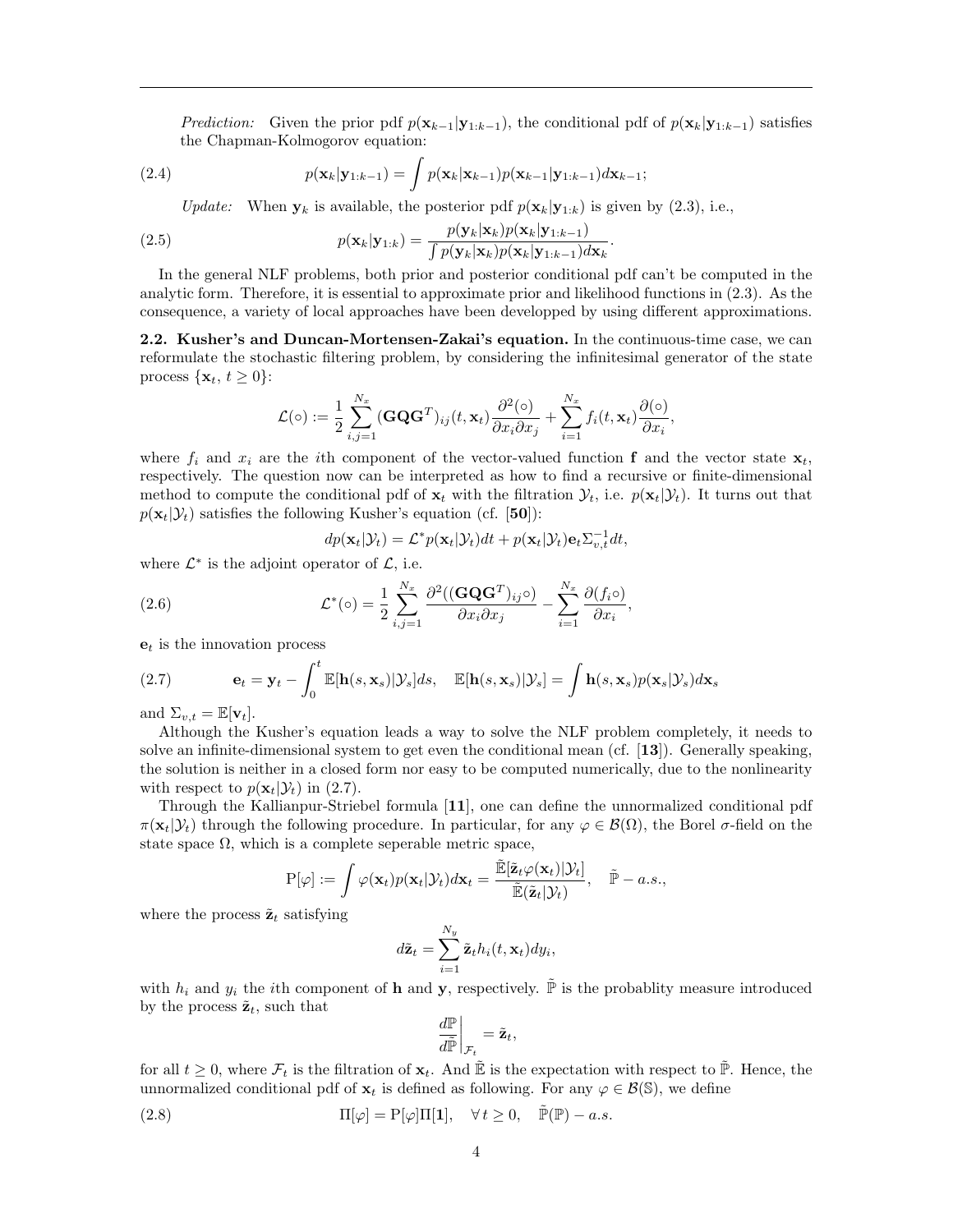where  $\Pi[\varphi] := \int \varphi(\mathbf{x}_t) \pi(\mathbf{x}_t | \mathcal{Y}_t) d\mathbf{x}_t$ . Equation (2.8) explains the usage of the term "unnormalized" of  $\pi(\mathbf{x}_t|\mathcal{Y}_t)$ , since the denominator  $\Pi[\mathbf{1}]$  can be viewed as the normalizing factor. Under certain mild condition, the unnormalized conditional pdf  $\pi(\mathbf{x}_t|\mathcal{Y}_t)$  satisfies the Duncan-Mortensen-Zakai's (DMZ) equation (cf. [24, 59, 77])

(2.9) 
$$
d\pi(\mathbf{x}_t|\mathcal{Y}_t) = \mathcal{L}^*\pi(\mathbf{x}_t|\mathcal{Y}_t)dt + \mathbf{h}(t,\mathbf{x}_t)\pi(\mathbf{x}_t|\mathcal{Y}_t) d\mathbf{y}_t,
$$

where  $\mathcal{L}^*$  is defined in (2.6). There is an one-to-one correspondence between the solution of Kusher's equation and that of DMZ equation. And it is clear to see that DMZ equation is linear with respect to the unnormalized conditional pdf  $\pi(\mathbf{x}_t|\mathcal{Y}_t)$ . Therefore, studies on how to numerically solve the DMZ equation efficiently is the key to solve NLF problems completely.

# 3. Two categories: local and global approaches

3.1. Local approach. Around 1960s, the Kalman filtering (KF) has been developed in the seminal papers [45, 46] by using the orthogonal projection method, under the linear and Gaussian assumptions. It has been shown to be optimal in the sense that it is unbiased, i.e.  $\mathbb{E}[\hat{\mathbf{x}}_k] = \mathbb{E}[\mathbf{x}_k]$  and is a minimum variance estimate. In the late 1960s, Kailath [44] reformulated the KF with the innovation approach [1] and the tool of martingales theory [23]. The KF is also optimal from the viewpoint of innovation that it is whitening filter. The celebrated KF can also be derived within the Bayesian framework, which is reduced to the maximum a posteriori (MAP) solution [13] and the maximum likelihood (ML) solution [64]. The nice Bayesian interpretation of KF can be found in [35]. Recently, the derivation from DMZ equation is investigated in [25, 26]. We refer the interested readers for a detailed history of KF and its variants to  $[44, 40, 29]$  and reference therein. To be somewhat self-contained, we briefly sketch the re-derivation of the KF from the discrete DMZ equation [26] under the linear and Gaussian assumptions. Equation (2.1) reduces to the following special case:

(3.1) 
$$
\begin{cases} \mathbf{x}_k = F_{k,k-1}\mathbf{x}_{k-1} + \mathbf{w}_{k-1} \\ \mathbf{y}_k = H_k\mathbf{x}_k + \mathbf{v}_k \end{cases}
$$

where  $F_{k,k-1}$  and  $H_k$  are called transition matrix and measurement matrix, respectively. Let us further assume that the state process  $\mathbf{x}_k$ , the observation process  $\mathbf{y}_k$  and the noise processes  $\mathbf{w}_k$ ,  $\mathbf{v}_k$  are mutually independent. To simplify notation, we suppose that  ${\mathbf{w}_k}_{k=1}^\infty$  and  ${\mathbf{v}_k}_{k=0}^\infty$  are sequences of independent  $\mathcal{N}(\mathbf{0}, \mathbf{I}_{N_x})$  and  $\mathcal{N}(\mathbf{0}, \mathbf{I}_{N_y})$  random variables, respectively.

,

The following theorem provides a recursive formula for unnormalized conditional pdf of  $\mathbf{x}_k$  given  $\mathbf{y}_{1:k}$ . It is the discrete time version of DMZ equation.

**Theorem 3.1** ([25, 26]).  $\pi(\mathbf{x}_k|\mathbf{y}_{1:k})$  satisfies the recursion:

(3.2) 
$$
\pi(\mathbf{x}_k|\mathbf{y}_{1:k}) = \frac{\phi(\mathbf{y}_k - H_k \mathbf{x}_k)}{\phi(\mathbf{y}_k)} \int_{\mathbb{R}^{N_x}} \pi(\mathbf{x}_{k-1}|\mathbf{y}_{1:k-1}) \psi(\mathbf{x}_k - F_{k,k-1} \mathbf{x}_{k-1}) d\mathbf{x}_{k-1},
$$

where  $\psi(\mathbf{x}) = (2\pi)^{-\frac{N_x}{2}} \exp\left(-\frac{\mathbf{x}'\mathbf{x}}{2}\right)$  and  $\phi(\mathbf{y}) = (2\pi)^{-\frac{N_y}{2}} \exp\left(-\frac{\mathbf{y}'\mathbf{y}}{2}\right)$ , for  $\mathbf{x} \in \mathbb{R}^{N_x}$  and  $\mathbf{y} \in \mathbb{R}^{N_y}$ , respectively.

The DMZ equation (3.2) is exact under the linear and Gaussian assumptions, and it has the form of a convolution equation. It is readily to verify that (3.2) yields the KF.

The KF consists of an iterative prediction-correction procedure. Let us denote  $\mathbf{x}_{k|k-1} = \mathbb{E}[\mathbf{x}_k|\mathbf{y}_{1:k-1}]$ the conditional expectation of  $\mathbf{x}_k$  given  $\mathbf{y}_{1:k-1}$ , and the conditional variance  $\sum_{k|k-1} = Var[\mathbf{x}_k|\mathbf{y}_{1:k-1}]$ . Assume it is  $\mathbf{x}_{k-1} \sim \mathcal{N}(\mu_{k-1}, \Sigma_{k-1})$ , that is, the normalized conditional pdf is

$$
p(\mathbf{x}_{k-1}|\mathbf{y}_{1:k-1}) = |\mathbf{\Sigma}_{k-1}|^{-\frac{1}{2}} \psi\left(\mathbf{\Sigma}_{k-1}^{-1}(\mathbf{x}_{k-1} - \mu_{k-1})\right).
$$

*Prediction:* Starting from  $\pi(\mathbf{x}_{k-1}|\mathbf{y}_{1:k-1}) \sim \psi\left(\mathbf{\Sigma}_{k-1}^{-1}(\mathbf{x}_{k-1} - \mu_{k-1})\right)$ , we have

$$
\mathbf{x}_{k|k-1} = \mathbb{E}[\mathbf{x}_k|\mathbf{y}_{1:k-1}] \stackrel{(3.1)}{=} \mathbb{E}[F_{k,k-1}\mathbf{x}_{k-1} + \mathbf{w}_{k-1}|\mathbf{y}_{1:k-1}] = \mathbb{E}[F_{k,k-1}\mathbf{x}_{k-1}|\mathbf{y}_{1:k-1}] = F_{k,k-1}\mu_{k-1},
$$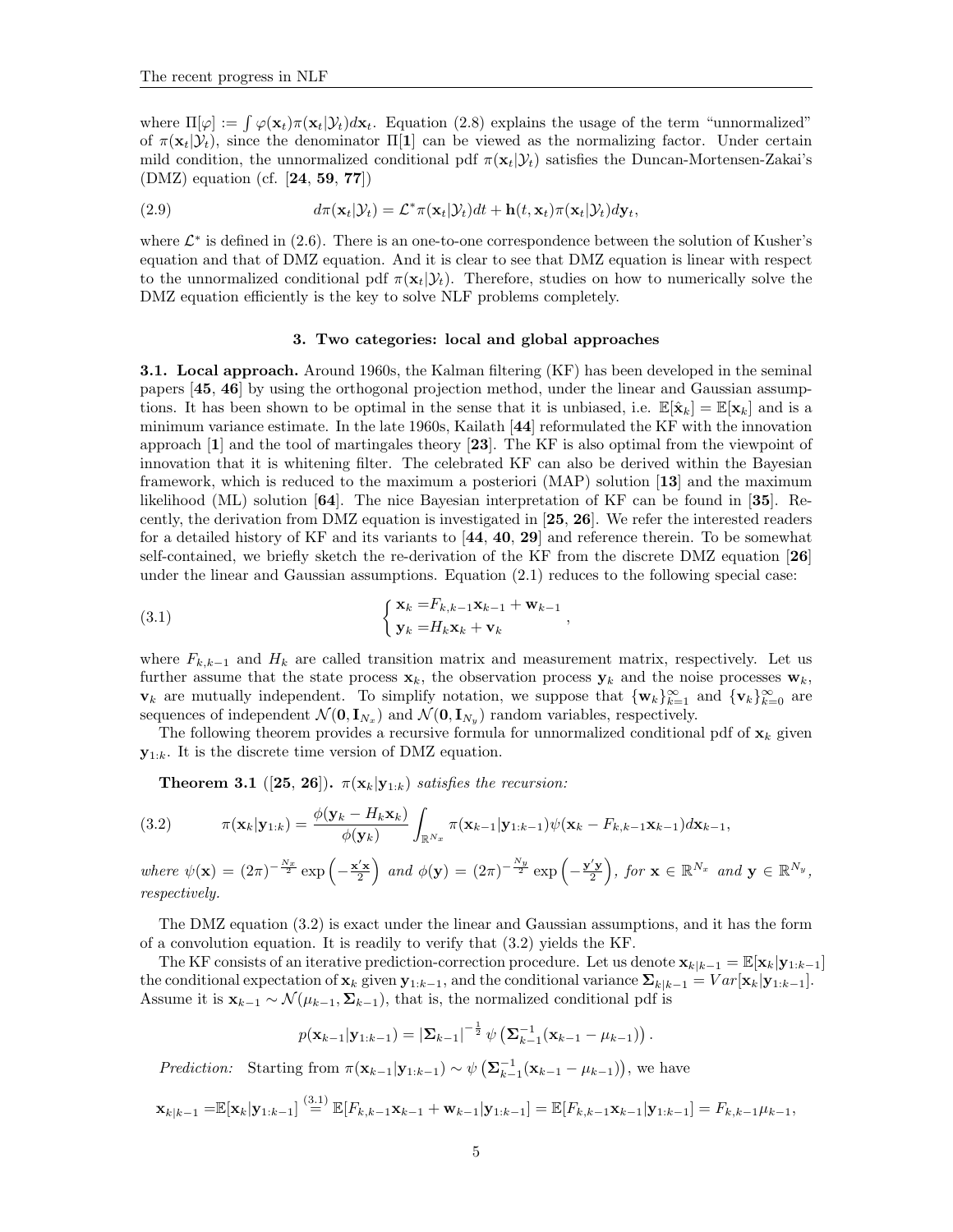with  $\mu_{k-1} = \mathbb{E}[\mathbf{x}_{k-1}|\mathbf{y}_{1:k-1}],$  and

$$
\Sigma_{k|k-1} = \mathbb{E}[(\mathbf{x}_k - \mathbf{x}_{k|k-1})(\mathbf{x}_k - \mathbf{x}_{k|k-1})' | \mathbf{y}_{1:k-1}]
$$
  
\n
$$
= \mathbb{E}[(F_{k,k-1}(\mathbf{x}_{k-1} - \mu_{k-1}) + \mathbf{w}_{k-1})(F_{k,k-1}(\mathbf{x}_{k-1} - \mu_{k-1}) + \mathbf{w}_{k-1})' | \mathbf{y}_{1:k-1}]
$$
  
\n
$$
= F_{k,k-1} \Sigma_{k-1} F'_{k,k-1} + \mathbf{I}_{N_x \times N_x}^2
$$

Correction: The posterior conditional pdf is shown to be  $\mathcal{N}(\mu_k, \Sigma_k)$ . That is,  $\pi(\mathbf{x}_k|\mathbf{y}_{1:k}) \sim$  $\psi\left(\sum_{k=1}^{n}(\mathbf{x}_{k}-\mu_{k})\right)$ , where  $\mu_{k}$  and  $\Sigma_{k}$  are given in (3.4) and (3.3) below.

Theorem 3.2 ([26]). Suppose  $\mathbf{x}_{k-1} \sim \mathcal{N}(\mu_{k-1}, \Sigma_{k-1})$ . Then  $\mathbf{x}_k \sim \mathcal{N}(\mu_k, \Sigma_k)$ , where

(3.3) 
$$
\mathbf{\Sigma}_{k} = \mathbf{\Sigma}_{k|k-1} - \mathbf{\Sigma}_{k|k-1} H'_{k} \left( \mathbf{I}_{N_{y} \times N_{y}}^{2} + H_{k} \mathbf{\Sigma}_{k|k-1} H'_{k} \right)^{-1} H_{k} \mathbf{\Sigma}_{k|k-1},
$$

and

$$
(3.4) \qquad \mu_k = F_{k,k-1}\mu_{k-1} + \Sigma_{k|k-1}H'_k \left(\mathbf{I}_{N_y \times N_y}^2 + H_k \Sigma_{k|k-1}H'_k\right)^{-1} \left(\mathbf{y}_k - H_k F_{k,k-1} \mu_{k-1}\right).
$$

The quantity  $K_k = \sum_{k|k-1} H'_k \left( \mathbf{I}_{N_y \times N_y}^2 + H_k \mathbf{\Sigma}_{k|k-1} H'_k \right)^{-1}$  is the so-called Kalman gain.

The KF is well-known to be optimal under linear Gaussian assumptions. However, real applications generally can't be set up with the model satisfying these assumptions. Therefore, many variants have been developed, following the idea of the KF in the hope of solving the general NLF problems.

3.1.1. Linearization methods: extended Kalman filter (EKF) [29]. The basic idea of EKF is to linearize (2.1) at the previous step's estimation, i.e.

$$
\hat{F}_{k,k-1} = \left. \frac{d\mathbf{f}(\mathbf{x})}{d\mathbf{x}} \right|_{\mathbf{x} = \mathbf{x}_{k-1}}, \quad \hat{H}_k = \left. \frac{d\mathbf{h}(\mathbf{x})}{d\mathbf{x}} \right|_{\mathbf{x} = \mathbf{x}_{k-1}}.
$$

Then the KF is applied to this linearized equation. The EKF is biased in general and it only works well when the true posterior conditional pdf is almost Gaussian. It could perform extremely poor especially when the true posterior is heavily skew or multimodal or the dynamics are highly nonlinear. Another drawback of EKF is the heavy computation to evaluate the Jacobian matrix at each time step. A detailed discussion on EKF and its applications can be found in many books, say [29, 40] etc.

3.1.2. Finite sum approximation: Gaussian sum filter (GSF) [2, 49]. Unlike the EKF, which approximate the nonlinear term near the vicinity of the previous estimation, the GSF proposed to approximate the posterior pdf by a mixture of weighted Gaussians. That is,

$$
p(\mathbf{x}) = \sum_{i=1}^{M} w_i \mathcal{N}(\mu^i, \Sigma^i),
$$

where the weighted coefficients  $w_i > 0$  and  $\sum_{i=1} w_i = 1$ . Then the GSF runs a bank of EKF in parallel to obtain a suboptimal estimation.

3.1.3. Deterministic points approximation. Ito, et. al [38] improves the GSF further to avoid the intensive computational part of EKF, i.e. the evaluation of the Jacobian matrix. Indeed, with the Gaussian assumption, the Bayesian nonlinear filtering framework is given as follows:

Prediction:

(3.5) 
$$
\mathbf{x}_{k|k-1} = \int_{\mathbb{R}^{N_x}} \mathbf{f}(\mathbf{x}_{k-1}) \mathcal{N}(\mathbf{x}_{k-1}; \mu_{k-1}, \Sigma_{k-1}) d\mathbf{x}_{k-1}
$$
  
(3.6) 
$$
\Sigma_{k|k-1} = \int_{\mathbb{R}^{N_x}} \mathbf{f}(\mathbf{x}_{k-1}) (\mathbf{f}(\mathbf{x}_{k-1}))' \mathcal{N}(\mathbf{x}_{k-1}; \mu_{k-1}, \Sigma_{k-1}) d\mathbf{x}_{k-1} - \mathbf{x}_{k|k-1} \mathbf{x}'_{k|k-1} + \mathbf{I}_{N_x \times N_x},
$$

where  $\mathcal{N}$  ( $\mathbf{x}_{k-1}; \mu_{k-1}, \Sigma_{k-1}$ ) represents the multivariate normal distribution with the mean  $\mu_{k-1}$ and the covariance  $\Sigma_{k-1}$ .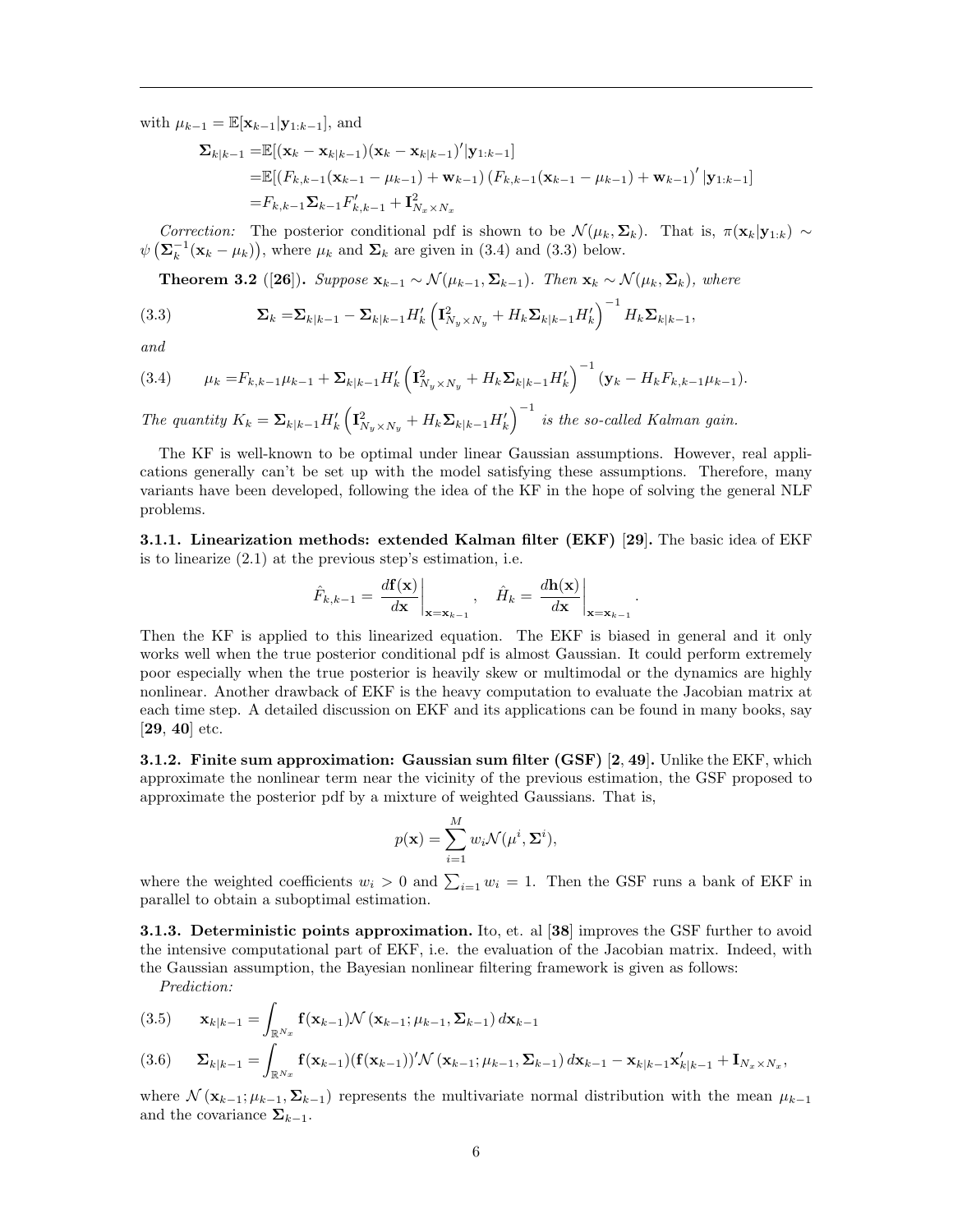Correction:

$$
\mu_k = \mathbf{x}_{k|k-1} + \mathbf{L}_k(\mathbf{y}_k - \mathbf{z}_k)
$$
  

$$
\mathbf{\Sigma}_k = \mathbf{\Sigma}_{k|k-1} - \mathbf{L}_k \mathbf{\Sigma}'_{\mathbf{x}\mathbf{z}},
$$

where

$$
(3.7) \t\t\t \mathbf{L}_k = \mathbf{\Sigma}_{\mathbf{xz}} (\mathbf{R}_k + \mathbf{\Sigma}_{\mathbf{zz}})^{-1}
$$

(3.8) 
$$
\mathbf{z}_k = \int_{\mathbb{R}^{N_x}} \mathbf{h}(\mathbf{x}_k) \mathcal{N}\left(\mathbf{x}_k; \mathbf{x}_{k|k-1}, \mathbf{\Sigma}_{k|k-1}\right) d\mathbf{x}_k
$$

(3.9) 
$$
\mathbf{\Sigma}_{\mathbf{x}\mathbf{z}} = \int_{\mathbb{R}^{N_x}} (\mathbf{x}_k - \mathbf{x}_{k|k-1}) (\mathbf{h}(\mathbf{x}_k) - \mathbf{z}_k)' \mathcal{N} (\mathbf{x}_k; \mathbf{x}_{k|k-1}, \mathbf{\Sigma}_{k|k-1}) d\mathbf{x}_k
$$

(3.10) 
$$
\mathbf{\Sigma_{zz}} = \int_{\mathbb{R}^{N_x}} (\mathbf{h}(\mathbf{x}_k) - \mathbf{z}_k)(\mathbf{h}(\mathbf{x}_k) - \mathbf{z}_k)' \mathcal{N}\left(\mathbf{x}_k; \mathbf{x}_{k|k-1}, \mathbf{\Sigma}_{k|k-1}\right) d\mathbf{x}_k.
$$

The integrals in  $(3.5)-(3.6)$  and  $(3.8)-(3.10)$  can be approximated by various numerical rules, such as Gauss quadrature rule, unscented transformation and cubature rule, etc. Consequently, they lead to different filtering methods, such as unscented Kalman filter (UKF) [42, 43], Gaussian quadrature Kalman filter (GKF) [38, 5] and cubature Kalman filter (CKF) [4, 6]. Very recently, Jia, et al. [41] investigated the high-dimensional NLF problems by GKF with the sparse-grid algorithm [66].

3.2. Global approach. The local approaches performs more effective than the global ones. The real-time manner is very appealing in many real applications. However, the common drawbacks inherited from KF are the follows:

- 1) They perform well only when the posterior conditional pdf is close to the Gaussian and the dynamic system is almost linear.
- 2) Only mean and variance are obtained. No more statistical information is available.

Unlike the local approaches, the global ones are aim to obtain the approximation of the conditional pdf. No apriori assumptions need to be imposed on the system or the posterior conditional pdf. All statistical information is obtained automatically. In this sense, the NLF problems are solved completely. The only problems are the real-time manner and the heavy computation in high-dimensional states NLF problems.

In general, the NLF problem is intractable with finite statistics, say mean and moments. It is interesting to understand under what conditions certain NLF problems can be transformed into finite dimensional ones. And is there any NLF problem essentially infinite-dimensional?

3.2.1. Finite-dimensional filters. KF is a typical finite-dimensional filter in the sense that it can be implemented by integrating a finite number of (actually two) ordinary differential equations (ODE). Or say, it has the sufficient statistics with finite (two) variables, i.e. the conditional mean and variance. However, not all NLF problems are finite-dimensional. For instance, Hazewinkel et al. have shown in [34] the nonexistence of finite-dimensional filter for the cubic sensor problem. Hence, it is meanful to construct finite-dimensional filter for more general NLF problems and to study the necessary and sufficient conditions to guarantee the existence of such filters.

As far as the author knows, Beneš  $[8]$  is the first one to investigate the exact finite-dimensional filter in the NLF context. Later, Yau  $\vert 14 \vert$  gives a more general case including the KF and Benes̃ filter as special cases. Around 2000, the exact finite-dimensional filter from the differential geometric point of view is studied by Brigo et al. [10] and reference therein, which is the so-called projection filters.

At the International Congress of Mathematicians in 1983, Brockett [11] proposed to systematically study the finite-dimensional filters by using the estimation algebra to classify all the finitedimensional ones. The estimation algebra E of the filtering model  $(2.2)$  is defined as the Lie algebra generated by  $\{L_0, L_1, \ldots, L_m\}$ , where  $L_0$  is related to  $\mathcal{L}^*$  and  $L_i$ ,  $i = 1, \ldots, m$ , are the zero degree differential operators of multiplication by  $h_i$ . As an immediate application of the classification, it can be used to construct new exact finite-dimensional filters for NLF problems. The following theorem given by Ocone [61] is the first one characterized the functions in a finite-dimensional estimation algebra.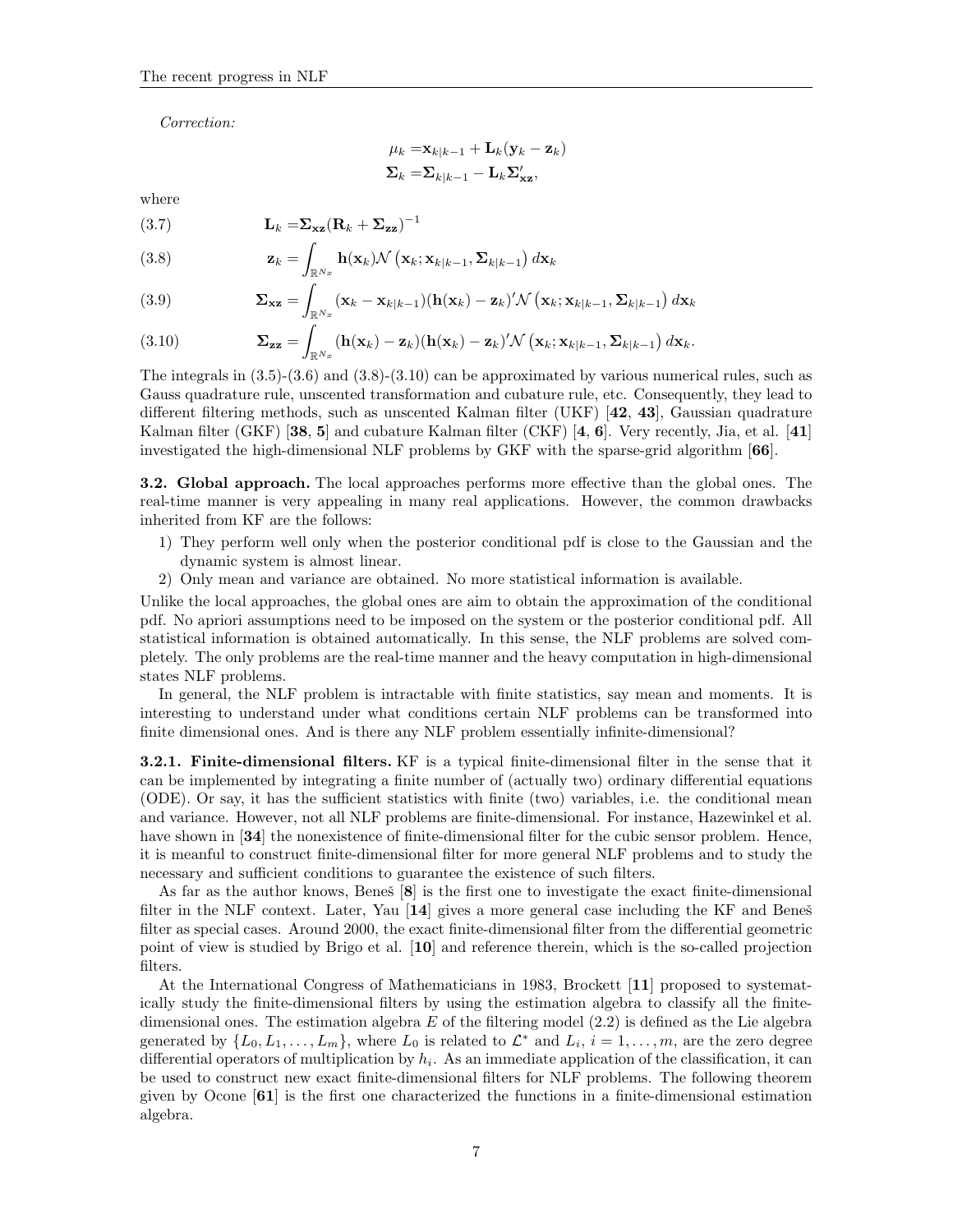**Theorem 3.3** ([61]). Let E be a finite-dimensional estimation algebra. If a function  $\xi$  is in E, then  $\xi$  is a polynomial of degree at most two.

In particular, if  $G = Q = R = I$ , I is the identity matrix, then

(3.11) 
$$
L_0(\circ) := \frac{1}{2} \sum_{i=1}^{N_x} \frac{\partial^2 \circ}{\partial x_i^2} - \sum_{i=1}^{N_x} f_i \frac{\partial \circ}{\partial x_i} - \sum_{i=1}^{N_x} \frac{\partial f_i}{\partial x_i} \circ - \frac{1}{2} \sum_{i=1}^{N_y} h_i^2 \circ,
$$

and  $L_i(\circ) := h_i \circ$ , where  $f_i$  and  $h_i$  are the *i*th component of **f** and **h**, respectively. In real applications, the actual observations consist of piecewise smooth sample paths  $y(t)$ . Davis [19] was interested in constructing robust estimators from these kind of observation paths. He considered a version of (2.9) dealing with path-wise observation  $y(t)$ . It follows immediately from an exponential transformation:

$$
u(t, \mathbf{x}) = \exp\left(\sum_{i=1}^{N_y} h_i(\mathbf{x}) y_i(t)\right) \pi(t, \mathbf{x}).
$$

Equation (2.9) is reduced to the following PDE, which is called robust DMZ equation in our context.

(3.12) 
$$
\frac{\partial u}{\partial t}(t, \mathbf{x}) = L_0 u(t, \mathbf{x}) + \sum_{i=1}^{N_y} y_i(t) [L_{N_y}, L_i] u(t, \mathbf{x}) + \frac{1}{2} \sum_{i,j=1}^{N_y} y_i(t) y_j(t) [[L_0, L_i], L_j] u(t, \mathbf{x}),
$$

where  $[L_i, L_j]$  is the Lie bracket of the differential operators  $L_i$  and  $L_j$ , defined as  $[L_i, L_j](\phi) :=$  $L_i(L_i(\phi)) - L_i(L_i(\phi))$ , for any  $\phi \in C^{\infty}$ .

Yau [69] constructs a class of finite-dimensional filter for NLF problem using estimation algebra techniques. It is referred as Yau filter in  $[14]$ , which includes the Kalman-Bucy filter and Benes<sup>s</sup> filter as special cases. Yau also gave a necessary and sufficient condition to guarantee the estimation algebra to be finite-dimensional.

In particular, the following theorem from [69] shows how to construct finite-dimensional filters from finite-dimensional estimation algebras with maximal rank. The estimation algebra  $E$  is said to be of maximal rank if, for any  $1 \le i \le N_x$ , there exists a constant  $c_i$  such that  $x_i + c_i$  is in E.

**Theorem 3.4** (Yau [69]). Let E be an estimation algebra of (2.2) satisfying  $\frac{\partial f_j}{\partial x_i} - \frac{\partial f_i}{\partial x_j} = c_{ij}$ , where the  $c_{ij}s$  are constants for all  $1 \leq i, j \leq N_x$ . Suppose that E is a finite dimensional estimation algebra of maximal rank. Then E has a basis of the form  $1, x_1, \ldots, x_{N_x}, D_1, \ldots, D_{N_x}$  and  $L_0$ , and  $\sum_{i=1}^{N_x} \frac{\partial f_i}{\partial x_i} + \sum_{i=1}^{N_x} f_i^2 + \sum_{i=1}^{N_y} h_i^2$  is a degree two polynomial  $\sum_{i,j=1}^{N_x} a_{ij}x_ix_j + \sum_{i=1}^{N_x} b_ix_i + d$ , where  $D_i = \frac{\partial}{\partial x_i} - f_i$  and  $L_0$  is defined in (3.11). The robust DMZ equation (3.12) has a solution for all  $t \geq 0$  of the form

$$
u(t, \mathbf{x}) = e^{T(t)} e^{r_{N_x}(t)x_{N_x}} \dots e^{r_1(t)x_1} e^{s_{N_x}(t)D_{N_x}} \dots e^{s_1(t)D_1} e^{tL_0} \sigma_0
$$

where  $T(t), r_1(t), \ldots, r_{N_x}(t), s_1(t), \ldots, s_{N_x}(t)$  satisfies the following ODEs:

$$
\frac{ds_i}{dt}(t) = r_i(t) + \sum_{j=1}^{N_x} s_j(t)c_{ji} + \sum_{k=1}^{N_x} h_{ki}y_k(t), \quad 1 \le i \le N_x; \n\frac{dr_j}{dt}(t) = \frac{1}{2} \sum_{i=1}^{N_x} s_i(t)(a_{ij} + a_{ji}), \quad 1 \le j \le N_x; \n\frac{dT}{dt} = -\frac{1}{2} \sum_{i=1}^{N_x} r_i^2(t) - \frac{1}{2} \sum_{i=1}^{N_x} s_i^2(t) \left( \sum_{j=1}^{N_x} c_{ij}^2 - a_{ij} \right) + \sum_{i=1}^{N_x} r_i(t) - \sum_{j=2}^{N_x} \sum_{i=1}^{j} s_j(t)c_{ij} \n+ \sum_{1 \le i < k \le N_x} s_i(t)s_k(t) \left[ \sum_{j=1}^{N_x} c_{ij}c_{jk} + \frac{1}{2} (a_{ik} + a_{ki}) \right] + \frac{1}{2} \sum_{i=1}^{N_x} s_i(t)b_i \n+ \frac{1}{2} \sum_{i,j=1}^{N_y} y_i(t)y_j(t) \sum_{k=1}^{N_x} h_{ik}h_{jk} - \sum_{i,j=1}^{N_x} s_i(t)r_j(t)c_{ij},
$$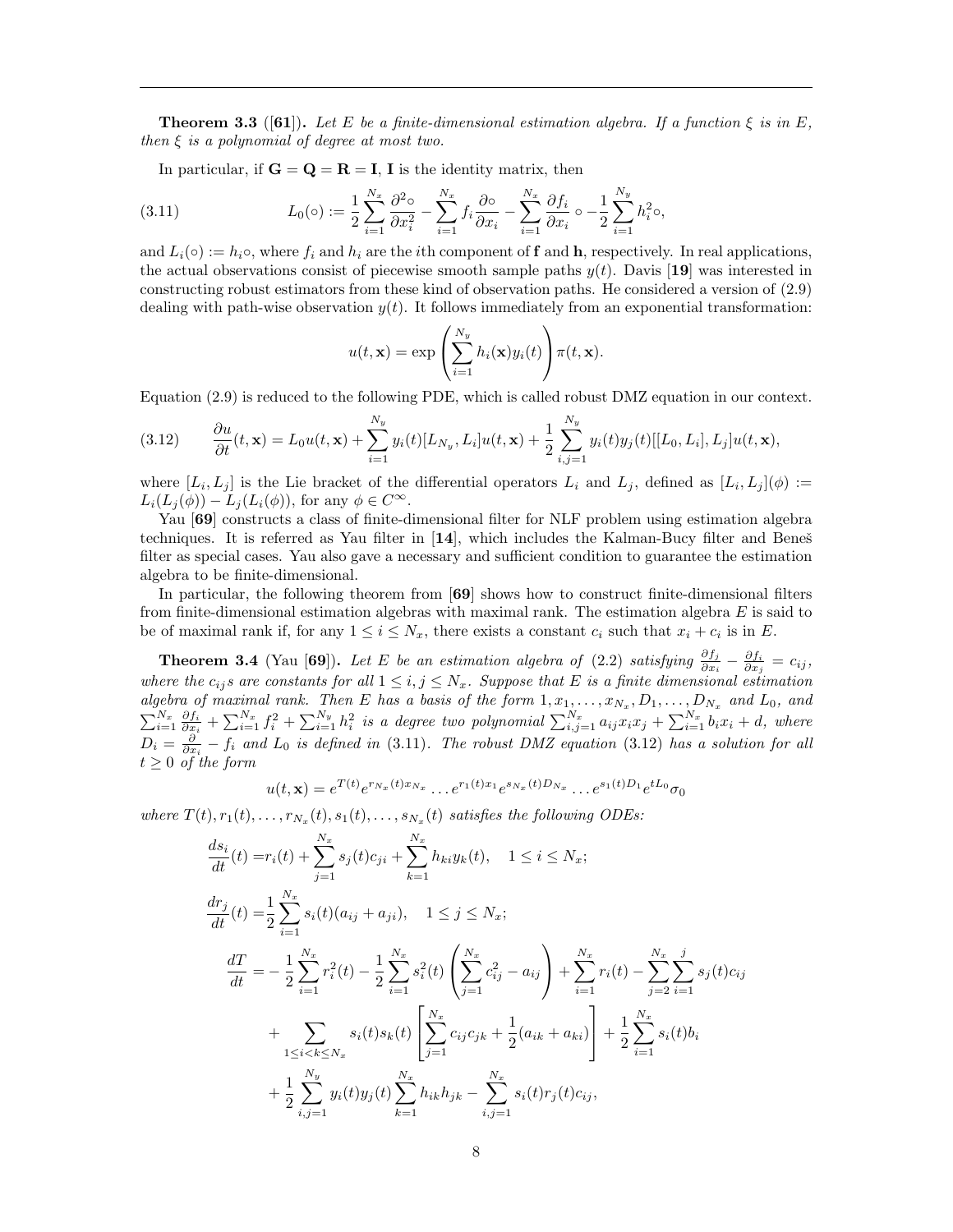where  $h_k(\mathbf{x}) = \sum_{j=1}^{N_x} h_{kj} x_j + e_k$ ,  $1 \leq k \leq N_y$ ,  $h_{kj}$  and  $e_k$  are constants. In particular, a universal finite-dimensional filter exists.

The characterization of the condition  $\frac{\partial f_j}{\partial x_i} - \frac{\partial f_i}{\partial x_j} = c_{ij}$ , where  $c_{ij}$  are constants for all  $1 \le i, j \le N_x$ , is also given in [69].

Theorem 3.5 ([69]).  $\frac{\partial f_j}{\partial x_i}$  $\frac{\partial f_j}{\partial x_i}-\frac{\partial f_i}{\partial x_j}=c_{ij},$  where  $c_{ij}$  are constants for all  $1\leq i,j\leq N_x,$  if and only if

$$
(f_1,\ldots,f_{N_x})=(l_1,\ldots,l_{N_x})+\left(\frac{\partial\psi}{\partial x_1},\ldots,\frac{\partial\psi}{\partial x_{N_x}}\right),
$$

where  $l_1, \ldots, l_{N_x}$  are polynomials of degree one and  $\psi$  is a  $C^{\infty}$  function.

And the classification of the finite-dimensional estimation algebra with maximal rank has been completed in [70, 72].

**Theorem 3.6** ([72]). Suppose that the state space of the filtering model (2.2) is of dimension  $N_x$ . If E is the finite-dimensional estimation algebra with maximal rank, then  $f = \nabla \phi + (\alpha_1, \dots, \alpha_{N_x}),$ where  $\phi$  is a smooth function and  $\alpha_i$ ,  $1 \leq i \leq N_x$  are affine functions and E is a real vector space of dimension  $2N_x + 2$  with basis given by  $1, x_1, \ldots, x_{N_x}, D_1, \ldots, D_{N_x}$  and  $L_0$ .

The finite-dimensional filter can also be constructed from the finite-dimensional estimation algebra with non-maximal rank, see [63]. However, the classification of the non-maximal rank ones is still wide open, except some partial results, including those for low-dimensional estimation algebra with arbitrary states' dimension [73, 15]; the classification with state dimension 2 and arbitrary dimensional estimation algebra [68].

Besides the classification of the estimation algebra, Yau et al. [74] introduced the direct method to solve the NLF with finite-dimensional estimation algebra, which has been further generalized by [37, 72]. Based on the Wei-Norman approach of the estimation algebra to solve the DMZ equation, one needs to know the basis of the estimation algebra explicitly, so that the DMZ equation can be reduced to a finite system of ODE and several first-order linear PDEs. Unfortunately, the basis can only be known when the estimation algebra has maximal rank. The direct method in [74, 37, 71] is easy to implement and don't rely on the explicit basis of the estimation algebra, which can be applied to all Yau filters [14]. Moreover, the number of sufficient statistics required to acquire the conditional pdf is  $N_x$ . More precisely, in [37] Yau et al. assume that the following conditions are satisfied:

1)  $\frac{\partial f_j}{\partial x_i} - \frac{\partial f_i}{\partial x_j} = c_{ij}$ , where  $c_{ij}$  are constants,  $1 \leq i, j \leq N_x$ . This is so-called Yau filter in [14]. This condition is equivalent to

(3.13) 
$$
f_i(\mathbf{x}) = l_i(\mathbf{x}) + \frac{\partial F}{\partial x_i}(\mathbf{x}),
$$

for  $1 \leq i \leq N_x$ , where  $l_i(x) = \sum_{j=1}^{N_x} d_{ij} x_j + d_i$  for  $1 \leq i \leq N_x$  and F is a  $C^{\infty}$  function.

2) Yau showed in [69] that the observation functions  $h_1, \dots, h_{N_y}$  are polynomials of degree at most one for all the Yau filters with finite-dimensional estimation algebra. Without loss of generality, we assume that

(3.14) 
$$
h_i(\mathbf{x}) = \sum_{j=1}^{N_x} c_{ij} x_j + c_i,
$$

for  $1 \leq i \leq N_y$ , where  $c_{ij}$  and  $c_i$  are constants.

3) It is also shown in [69] that

$$
\eta(\mathbf{x}) := \sum_{i=1}^{N_x} \frac{\partial f_i}{\partial x_i} + \sum_{i=1}^{N_x} f_i^2 + \sum_{i=1}^{N_y} h_i^2
$$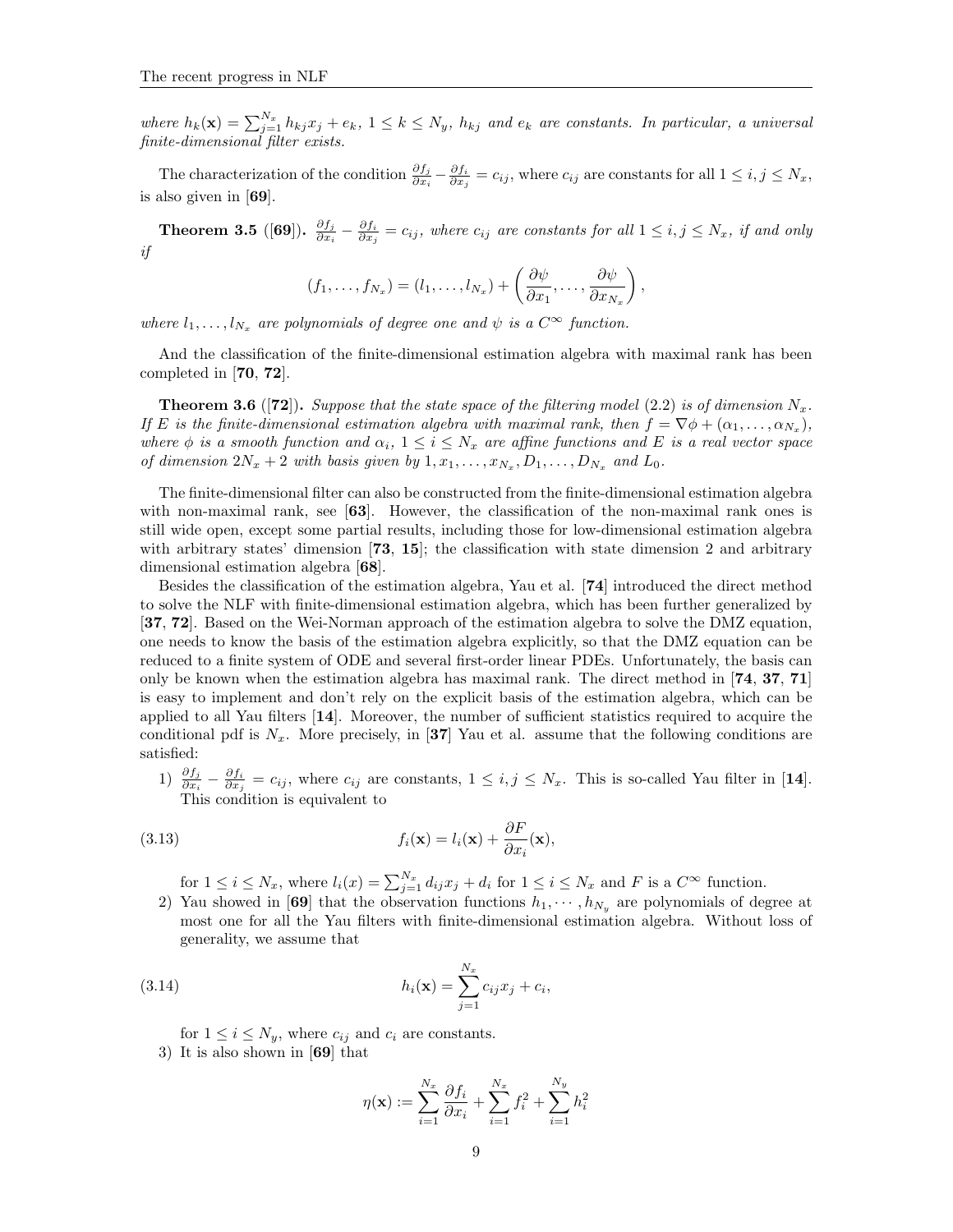is a polynomial of degree at most two for all the Yau filter with finite-dimensional estimation algebra. Without loss of generality, let us assume that

(3.15) 
$$
\eta(\mathbf{x}) = \sum_{i,j=1}^{N_x} \eta_{ij} x_i x_j + \sum_{i=1}^{N_x} \eta_i x_i + \eta_0,
$$

where  $\eta_{ij}$ ,  $\eta_i$  and  $\eta_0$  are constants.

Under the conditions above, the solution of the robust DMZ equation (3.12) can be solved directly as described in the following theorem:

**Theorem 3.7** ([71]). Consider the filtering model (2.2) with  $Q = G = R = I$  with the conditions  $(3.13)-(3.15)$ . Then the solution  $u(t, x)$  for the robust DMZ equation  $(3.12)$  is reduced to the solution of  $\tilde{u}(t, x)$  for the forward Kolmogorov equation

(3.16) 
$$
\begin{cases} \frac{\partial \tilde{u}}{\partial t}(t, \mathbf{x}) = \frac{1}{2} \Delta \tilde{u}(t, \mathbf{x}) - \sum_{i=1}^{N_x} H_i(\mathbf{x}) \frac{\partial \tilde{u}}{\partial x_i}(t, \mathbf{x}) - P(\mathbf{x}) \tilde{u}(t, \mathbf{x}) \\ \tilde{u}(0, \mathbf{x}) = e^{G(\mathbf{x}) - F(\mathbf{x})} \sigma_0(\mathbf{x}) \end{cases}
$$

where

$$
\tilde{u}(t, \mathbf{x}) = exp\left[c(t) + G(\mathbf{x}) - \sum_{i=1}^{N_x} a_i(t)x_i - F(\mathbf{x} + b(t))\right]u(t, \mathbf{x} + b(t))
$$

and  $a_i(t)$ ,  $b_i(t)$  and  $c(t)$  satisfy the following system of ODEs:

(3.17) 
$$
\begin{cases} a'_i(t) - \frac{1}{2} \sum_{j=1}^{N_x} (\eta_{ij} + \eta_{ji}) b_j(t) + \sum_{j=1}^{N_x} d_{ji} b'_j(t) = 0 \\ a_i(0) = 0 \end{cases}
$$

(3.18) 
$$
\begin{cases} b_i'(t) - a_i(t) - \sum_{j=1}^{N_x} d_{ij}b_j(t) + \sum_{j=1}^{N_x} c_{ji}y_j(t) = 0\\ b_i(0) = 0 \end{cases}
$$

$$
(3.19) \begin{cases} c_i'(t) = -\frac{1}{2} \sum_{i=1}^{N_x} (b_i'(t))^2 + \sum_{i=1}^{N_x} a_i(t) b_i'(t) - \sum_{i=1}^{N_x} d_i b_i'(t) + \frac{1}{2} \sum_{i,j=1}^{N_x} \eta_{ij} b_i(t) b_j(t) + \frac{1}{2} \sum_{i=1}^{N_x} \eta_i b_i(t) \\ c(0) = 0 \end{cases}
$$

,

for  $1 \leq i \leq N_x$ , if we can choose  $H(\mathbf{x})$ ,  $G(\mathbf{x})$  and  $P(\mathbf{x})$  such that

$$
\frac{1}{2}\sum_{i=1}^{N_x}H_i^2(\mathbf{x})-\frac{1}{2}\sum_{i=1}^{N_x}\frac{\partial H_i}{\partial x_i}(\mathbf{x})-\frac{1}{2}\eta(\mathbf{x})+P(\mathbf{x})=0,
$$

where  $H_i(\mathbf{x}) - \frac{\partial G}{\partial x_i}(\mathbf{x}) = l_i(\mathbf{x})$ .

The possible choices of  $H(\mathbf{x})$ ,  $G(\mathbf{x})$  and  $P(\mathbf{x})$  in [71] include the follows:

1) Choose a  $C^{\infty}$  function  $G(\mathbf{x})$  such that

$$
\Delta G(\mathbf{x}) + |\nabla G|^2(\mathbf{x}) + 2\sum_{i=1}^{N_x} l_i(\mathbf{x}) \frac{\partial G}{\partial x_i}(\mathbf{x}) = \eta(\mathbf{x}) - \sum_{i=1}^{N_x} l_i^2(\mathbf{x}) - \sum_{i=1}^{N_x} \frac{\partial l_i}{\partial x_i}(\mathbf{x}),
$$

$$
H_i(\mathbf{x}) = \frac{\partial G}{\partial x_i}(\mathbf{x}) + l_i(\mathbf{x}),
$$

and

$$
P(\mathbf{x}) = \sum_{i=1}^{N_x} \frac{\partial H_i}{\partial x_i}(\mathbf{x}) = \sum_{i=1}^{N_x} \left( \frac{\partial^2 G}{\partial x_i^2}(\mathbf{x}) + \frac{\partial l_i}{\partial x_i}(\mathbf{x}) \right).
$$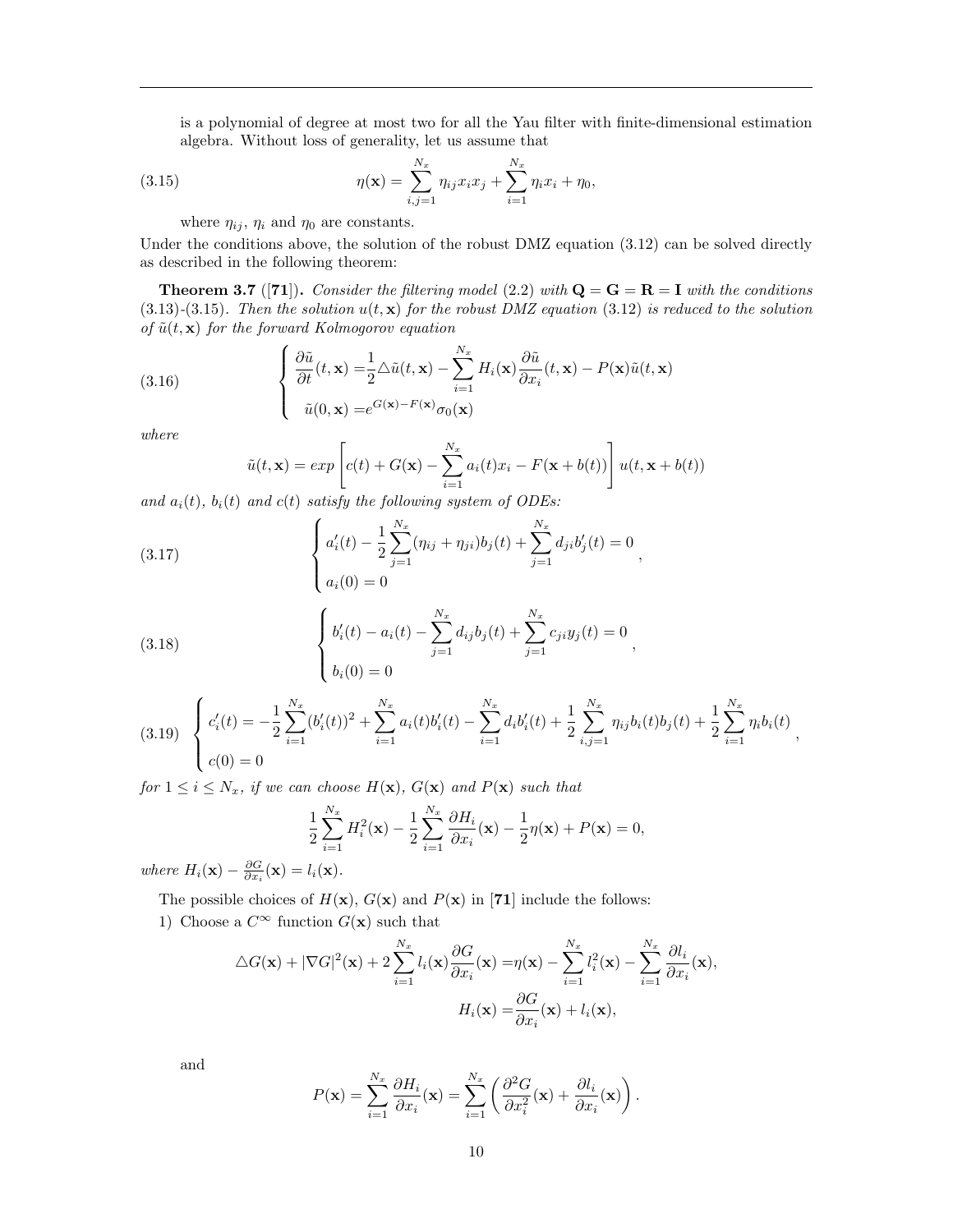2) Choose

$$
G(\mathbf{x}) \equiv 0;
$$
  
\n
$$
P(\mathbf{x}) = \frac{1}{2} \eta(\mathbf{x}) - \frac{1}{2} \sum_{i=1}^{N_x} l_i^2(\mathbf{x}) - \frac{1}{2} \sum_{i=1}^{N_x} \frac{\partial l_i}{\partial x_i}(\mathbf{x});
$$
  
\n
$$
H_i(\mathbf{x}) = l_i(\mathbf{x}),
$$

for  $1 \leq i \leq N_x$ .

- 3) Choose a function  $G(\mathbf{x})$  such that  $\frac{\partial G}{\partial x_i}(\mathbf{x}) = -l_i(\mathbf{x})$  if  $d_{ij} = d_{ji}$  for  $1 \le i, j \le N_x$ . Let  $P(\mathbf{x}) = \frac{1}{2}\eta(\mathbf{x})$  and  $H_i(\mathbf{x}) \equiv 0, 1 \le i \le N_x$ .
- 4) Choose

$$
G(\mathbf{x}) = F(\mathbf{x});
$$
  
\n
$$
P(\mathbf{x}) = \frac{1}{2} \eta(\mathbf{x}) - \frac{1}{2} \sum_{i=1}^{N_x} f_i^2(\mathbf{x}) + \frac{1}{2} \sum_{i=1}^{N_x} \frac{\partial f_i}{\partial x_i}(\mathbf{x});
$$
  
\n
$$
H_i(\mathbf{x}) = f_i(\mathbf{x}),
$$

for  $1 \leq i \leq N_r$ .

3.2.2. Sequential Monte Carlo methods and particle filters (PF). The use of Monte Carlo methods for NLF can be traced back to [33]. The algorithm is so-called sequential importance sampling (SIS). Although it has been known since 1970s, it is not commonly used in the NLF problems, due to some major drawbacks until [30], the so-called bootstrap filter has been developed. In [30], Gordon et. al. identified the degeneracy of the importance weights as sample improverishment. In brief, it asserts that most of the samples are annihilated due to the very small normalized importance weights in the long run. The remedy is to rejuvenate by replicating the samples with high importance weights and removing those with low weights. This is similar as the algorithm in [65], so-called sampling and importance resampling (SIR). Starting from the bootstrap filter [30], various similar filtering have been studied, including Monte Carlo filter [47], particle filter [21] and etc. A good introduction to this field has been written by Künsch [52], while the interesting recent developments in theory and applications are covered in [20].

The sequential Monte Carlo method is within the Bayesian framework. In the NLF context, we are concerned to compute the expectations of the form:

$$
\mathbb{E}(\varphi) = \int \varphi(x) p(x) dx,
$$

where  $\varphi(\circ)$  are some functions for estimation. For example,  $\varphi(x) = x$  gives the mean. The approximation of integral by Monte Carlo method can be achieved by generating random samples from p, denoted as  $\{x^{(i)}\}_{i=1}^N$ , and approximate p by point masses, i.e.  $p(x) = \sum_{i=1}^N \delta_{x^{(i)}}(x)$ , where  $\delta_a(x)$  is the Kronecker-delta function. Henceforth, the expectation  $\mathbb{E}(\varphi)$  is given by

.

(3.20) 
$$
\mathbb{E}(\varphi) \approx \frac{1}{N} \sum_{i=1}^{N} \varphi(x^{(i)})
$$

Intuitively, as  $N \to +\infty$ ,  $\mathbb{E}(\varphi)$  is well approximated.

Sampling directly from the distribution  $p$  is no doubt a good choice. However, in the NLF context, neither the prior pdf  $p(\mathbf{x}_{k-1}|\mathbf{y}_{1:k-1})$  nor the posterior one  $p(\mathbf{x}_k|\mathbf{y}_{1:k})$  are known. Generally speaking, we can't sample directly from  $p$ . Instead, we sample from another convenient distribution  $q$ , which is called importance distribution or instruction distribution. To guarantee the unbiased estimation of  $\mathbb{E}(\varphi)$ , we need to make a correction by

(3.21) 
$$
\mathbb{E}(\varphi) = \int \varphi(x) p(x) dx = \int \varphi(x) \frac{p(x)}{q(x)} q(x) dx \stackrel{(3.20)}{\approx} \frac{1}{\sum_{j=1}^{N} w^{(j)}} \sum_{i=1}^{N} w^{(i)} \varphi(x^{(i)}),
$$

where  $w^{(i)} := \frac{p(x^{(i)})}{f(x^{(i)})}$  $\frac{p(x)}{q(x^{(i)})}$  is the unnormalized importance weight.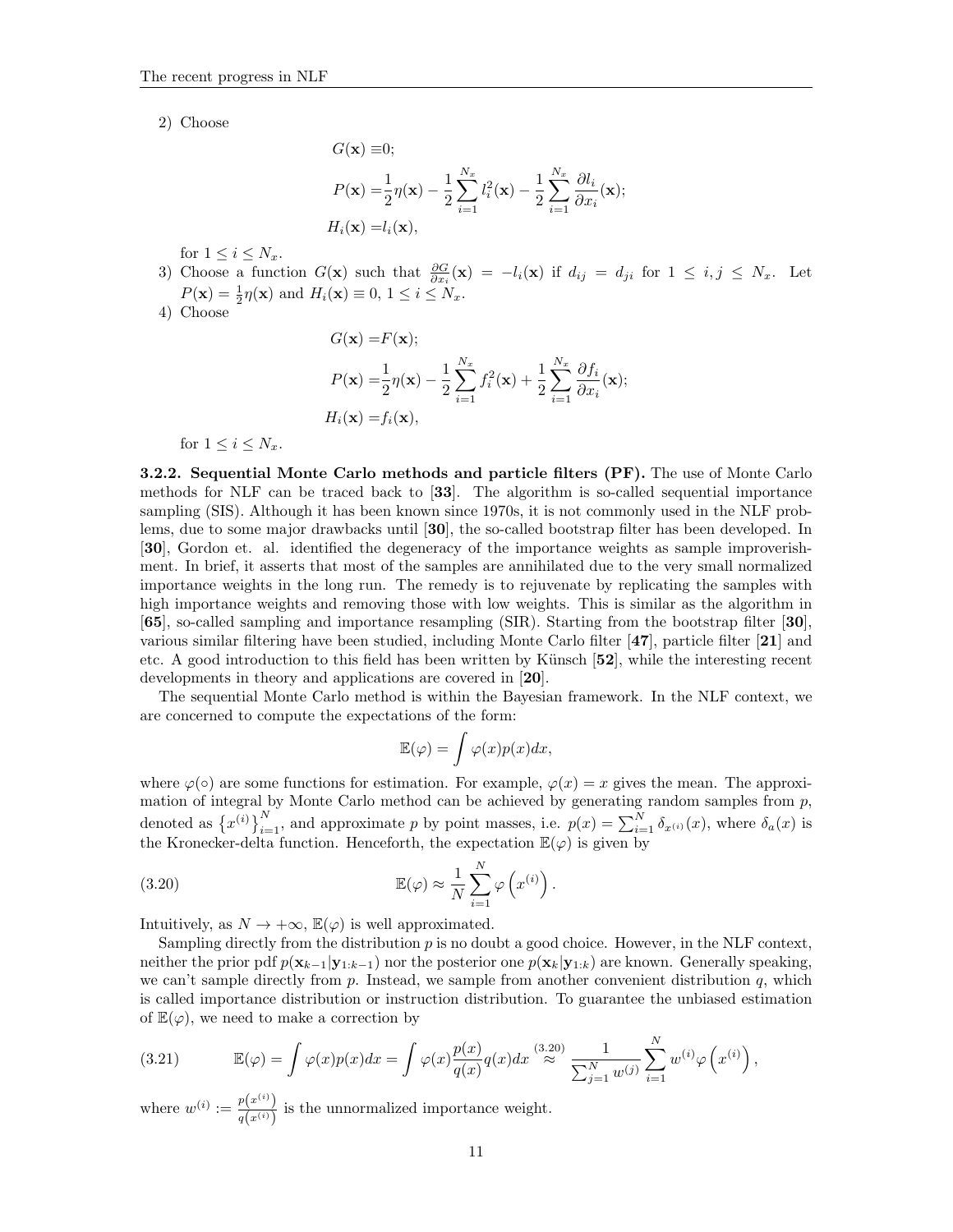Back to the Bayesian framework, let us apply the Monte Carlo sampling technique as follows. We sample N particles  $\left\{ \mathbf{x}_{k}^{(i)} \right\}$  $\binom{i}{k}$ from an importance distribution  $q_k(\mathbf{x}_k|\mathbf{y}_{1:k})$  and compute the unnormalized importance weights

(3.22) 
$$
w_k^{(i)} = \frac{p\left(\mathbf{x}_k^{(i)}|\mathbf{y}_{1:k}\right)}{q\left(\mathbf{x}_k^{(i)}|\mathbf{y}_{1:k}\right)},
$$

for  $i = 1, 2, \ldots, N$ . Then the conditional expectation of any function  $\varphi$  can be approximated by the weighted sample  $\left\{\mathbf{x}^{(i)}, w_k^{(i)}\right\}$  $\begin{pmatrix} i \\ k \end{pmatrix}$  $i=1$ 

(3.23) 
$$
\mathbb{E}(\varphi) = \int \varphi(\mathbf{x}_k) p(\mathbf{x}_k | \mathbf{y}_{1:k}) d\mathbf{x}_k \approx \sum_{i=1}^N \frac{w_k^{(i)}}{\sum_{j=1}^N w_k^{(j)}} \varphi(\mathbf{x}_k^{(i)}).
$$

How does the pair  $(\mathbf{x}_k^{(i)})$  $_k^{(i)}, w_k^{(i)}$  $\begin{pmatrix} i \\ k \end{pmatrix}$  propagate through the dynamic system? The samples  $\left\{ \mathbf{x}_{k}^{(i)} \right\}$  $\begin{pmatrix} i \\ k \end{pmatrix}$  $i=1$ are propagated as

(3.24) 
$$
\mathbf{x}_{k+1}^{(i)} \sim \tilde{q}\left(\mathbf{x}_{k+1}^{(i)}|\mathbf{x}_k^{(i)}, \mathbf{y}_{1:k+1}\right) = \frac{q\left(\mathbf{x}_{k+1}^{(i)}|\mathbf{y}_{1:k+1}\right)}{q\left(\mathbf{x}_k^{(i)}|\mathbf{y}_{1:k}\right)};
$$

and the unnormalized weights  $\left\{w_k^{(i)}\right\}$  $\binom{i}{k}$ are updated as  $i=1$ 

$$
w_{k+1}^{(i)} = \frac{p\left(\mathbf{x}_{k+1}^{(i)}|\mathbf{y}_{1:k+1}\right)}{q\left(\mathbf{x}_{k+1}^{(i)}|\mathbf{y}_{1:k+1}\right)} \stackrel{(3.24)}{=} \frac{f\left(\mathbf{x}_{k+1}^{(i)}|\mathbf{x}_{k}^{(i)}\right)p\left(\mathbf{x}_{k}^{(i)}|\mathbf{y}_{1:k+1}\right)}{q\left(\mathbf{x}_{k+1}^{(i)}|\mathbf{x}_{k},\mathbf{y}_{1:k+1}\right)q\left(\mathbf{x}_{k}^{(i)}|\mathbf{y}_{1:k}\right)}
$$
\n
$$
\stackrel{(3.22)}{=} w_{k}^{(i)} \frac{f\left(\mathbf{x}_{k+1}^{(i)}|\mathbf{x}_{k}^{(i)}\right)p\left(\mathbf{x}_{k}^{(i)}|\mathbf{y}_{1:k+1}\right)}{q\left(\mathbf{x}_{k}^{(i)}|\mathbf{y}_{1:k+1}\right)q\left(\mathbf{x}_{k}^{(i)}|\mathbf{y}_{1:k}\right)} = w_{k}^{(i)} \frac{f\left(\mathbf{x}_{k+1}^{(i)}|\mathbf{x}_{k}^{(i)}\right)h\left(\mathbf{y}_{k+1}|\mathbf{x}_{k}^{(i)}\right)}{q\left(\mathbf{x}_{k+1}^{(i)}|\mathbf{x}_{k},\mathbf{y}_{1:k+1}\right)q\left(\mathbf{x}_{k}^{(i)}|\mathbf{y}_{1:k}\right)} = w_{k}^{(i)} \frac{f\left(\mathbf{x}_{k+1}^{(i)}|\mathbf{x}_{k},\mathbf{y}_{1:k+1}\right)l\left(\mathbf{y}_{k+1}|\mathbf{y}_{1:k}\right)}{q\left(\mathbf{x}_{k+1}^{(i)}|\mathbf{x}_{k},\mathbf{y}_{1:k+1}\right)l\left(\mathbf{y}_{k+1}|\mathbf{y}_{1:k}\right)},
$$

where  $f(\mathbf{x}_k|\mathbf{x}_{k-1})$  and  $h(\mathbf{y}_k|\mathbf{x}_k)$  are the transition density and the observation density, respectively, and  $l(\mathbf{y}_k|\mathbf{y}_{1:k-1})$  is the predictive distribution of  $\mathbf{y}_k$  given  $\mathbf{y}_{1:k-1}$ .  $l(\mathbf{y}_k|\mathbf{y}_{1:k-1})$  is usually difficult to evaluate. But it does not depend on the state, and hence it is not necessary to be computed, since the weights will be renormalized as in (3.21). The algorithm described above is so-called SIS.

Although SIS achieves great success for short data records, it is doomed to fail in the long run, since the probability mass concentrated on a small portion of the samples after a few iteration steps, see [22]. The remedy is to resample the particles. The procedure surely will introduce some additional Monte Carlo variance, but in the long run it alleviates the accumulative error over time and help to eliminate the particle improverishment. The standard particle filtering algorithm is to resample the particles according to the normalized weights, and after that, the weights are reset to be  $\frac{1}{N}$ . In detail, the particles with small importance weights are eliminated; while those with large ones are replicated. This improved algorithm is referred as SIR.

The structure of the particle filter [18] can be summerized abstractly as follows:

1) *Mutation:* Draw for  $i = 1, \ldots, N$ ,

$$
\mathbf{x}_{k}^{(i)} \sim K_{k} \left(\hat{\mathbf{x}}_{k-1}^{(i)}, d\mathbf{x}_{k}\right),
$$

where  $\hat{\mathbf{x}}_k^{(i)}$  $\kappa_k^{(i)}$  are the ith resampled particles at time step k,  $K_k$  :  $X_{k-1} \to P(X_k)$  is a given probability kernel, and  $X_k$  is the sample space at time step k.

2) Correction: Assign weights to particles so that, for  $i = 1, \ldots, N$ ,

$$
w_k^{(i)} \propto \frac{p\left(\mathbf{x}_k^{(i)}|\mathbf{y}_{1:k}\right)}{\tilde{p}\left(\mathbf{x}_k^{(i)}|\mathbf{y}_{1:k-1}\right)},
$$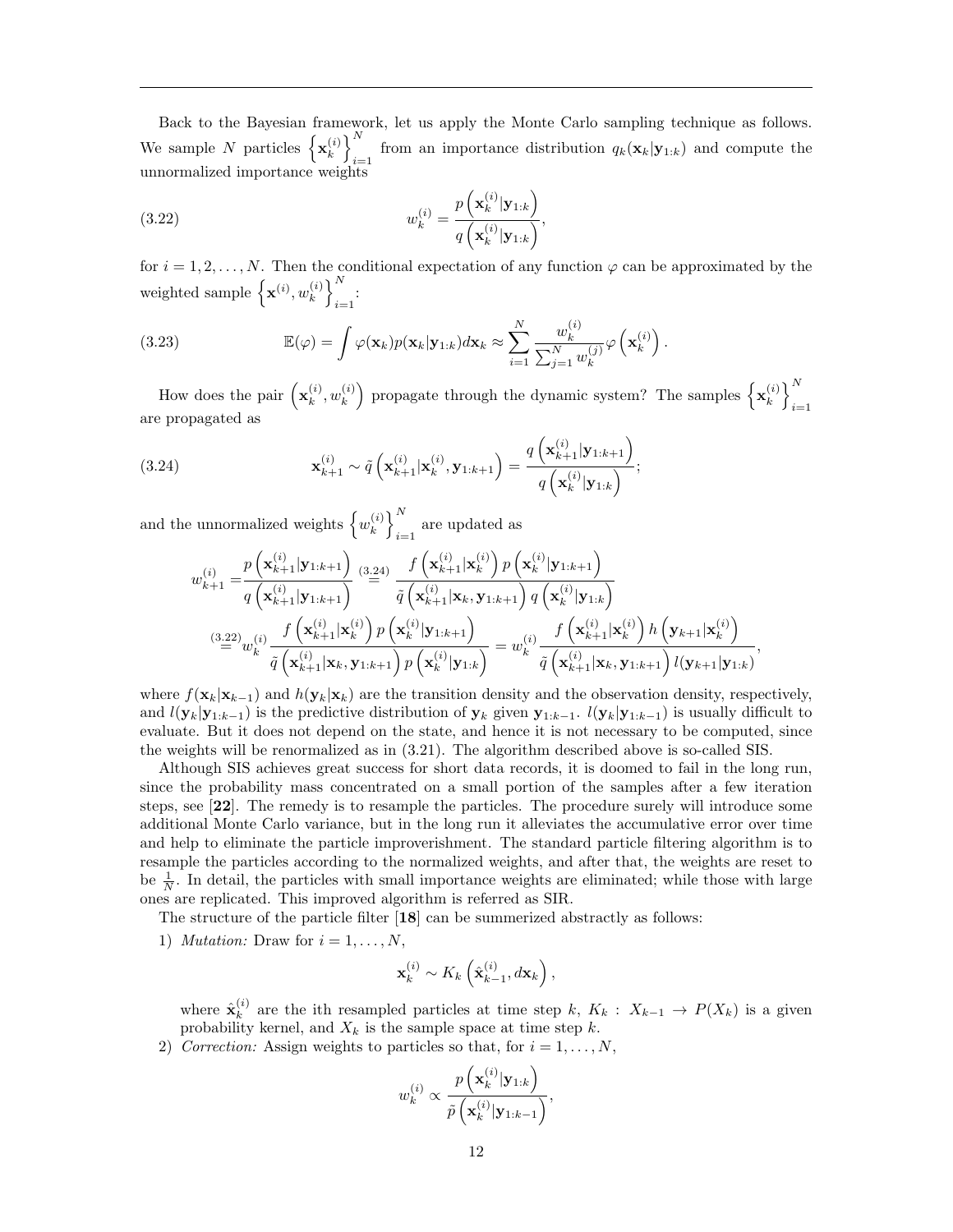where  $\tilde{p}(\cdot|\mathbf{y}_{1:k-1}) = \int p(\mathbf{x}_{k-1}|\mathbf{y}_{1:k-1})K_k(\mathbf{x}_{k-1}, \cdot)d\mathbf{x}_{k-1}.$ 

3) Selection: Resample, according to a given selection scheme,

$$
\left(\mathbf{x}_k^{(i)}, w_k^{(i)}\right)_{i=1}^N \to \left(\hat{\mathbf{x}}_k^{(i)}, 1\right)_{i=1}^N.
$$

Various resampling strategies give different algorithms. Multinomial resampling [30] amounts to drawing N independent new particles from the multinomial distribution which produces  $\{x_k^{(i)}\}$  $\begin{pmatrix} i \\ k \end{pmatrix}$  $i=1$ with the probability  $\tilde{w}_k^{(i)}$  $\widetilde{w}_{k}^{(i)}$ , where  $\widetilde{w}_{k}^{(i)}$  $\frac{w_k^{(i)}}{k} := \frac{w_k^{(i)}}{\sum_{j=1}^N w_k^{(j)}}$  with  $w_k^{(i)}$  $\binom{a}{k}$  defined in (3.22). Residual resampling [54] consists of reproducing  $N\tilde{w}_k^{(i)}$  $\mathbf{x}_{k}^{(i)}$  times each particle  $\mathbf{x}_{k}^{(i)}$  $\binom{v}{k}$ , where  $\lfloor \cdot \rfloor$  stands for the integer part. The number of new particles need to draw from the multinomial distribution is  $N_r =$  $N - \sum_{i=1}^{N} N \tilde{w}_{k}^{(i)}$  $\mathbf{k}^{(i)}_k$ . This strategy yields N particles  $\left\{\mathbf{x}_k^{(i)}\right\}$ .  $\begin{pmatrix} i \\ k \end{pmatrix}$  $\sum_{i=1}^{N}$  with probability  $\frac{N\tilde{w}_k^{(i)} - N\tilde{w}_k^{(i)}}{N_r}$  $\frac{\lfloor \cdots \rfloor}{N_r}$ . Systematic resampling [12, 17] is the selection method such that the number of replicates of certain particle  $\mathbf{x}_k^{(i)}$  with the probability in the range of  $N\tilde{w}_k^{(i)} \pm 1$ .

It has been discussed in [16, 18] that to what extent (3.23) yields a good approximation of the expectation as the number of the particles  $N$  tends to infinity. The following theorem gives the central limit theorem of the PF with either multinomial resampling or residual resampling strategies.

**Theorem 3.8** ([18]). If the selection strategies are either multinomial resampling or residual resampling, and provided that the unit function  $\mathbf{x}_k \mapsto 1$  belongs to  $\Phi_k^{(1)}$  $\mathbf{F}_k^{(1)}$  for every k, where  $\Phi_k^{(d)}$  $\binom{a}{k}$  is the set of measurable functions  $\varphi: X_k \to \mathbb{R}^d$  such that for some  $\delta > 0$ ,

$$
\mathbb{E}_{p(\mathbf{x}_k|\mathbf{y}_{1:k-1})}||w_k \cdot \varphi||^{2+\delta} < +\infty,
$$

where  $X_k$  is the sample space at time step k. Then for any  $\varphi \in \Phi_k^{(d)}$  $_{k}^{(d)}$ ,  $\mathbb{E}_{p(\mathbf{x}_{k}|\mathbf{y}_{1:k-1})}(\varphi)$ ,  $V_{k}(\varphi)$  and  $\hat{V}_k(\varphi)$  are finite quantities, and the following convergences in distribution hold as  $N \to +\infty$ :

$$
N^{\frac{1}{2}}\left\{\frac{\sum_{i=1}^{N}w_k^{(i)}\varphi\left(\mathbf{x}_k^{(i)}\right)}{\sum_{j=1}^{N}w_k^{(j)}}-\mathbb{E}_{p(\mathbf{x}_k|\mathbf{y}_{1:k})}(\varphi)\right\}\frac{\mathcal{D}}{\rightarrow}\mathcal{N}(0,V_k(\varphi));
$$

$$
N^{\frac{1}{2}}\left\{N^{-1}\sum_{i=1}^{N}\varphi\left(\hat{\mathbf{x}}_k^{(i)}\right)-\mathbb{E}_{p(\mathbf{x}_k|\mathbf{y}_{1:k})}(\varphi)\right\}\frac{\mathcal{D}}{\rightarrow}\mathcal{N}(0,\hat{V}_k(\varphi)),
$$

where

$$
\tilde{V}_k(\varphi) = \hat{V}_{k-1}\{\mathbb{E}_{K_k}(\varphi)\} + \mathbb{E}_{p(\mathbf{x}_{k-1}|\mathbf{y}_{1:k-1})}\{Var_{K_k}(\varphi)\};
$$
\n
$$
V_k(\varphi) = \tilde{V}_k\{w_k \cdot (\varphi - \mathbb{E}_{p(\mathbf{x}_k|\mathbf{y}_{1:k})}\varphi)\}.
$$

For multinomial resampling, we have

$$
\hat{V}_k(\varphi) = V_k(\varphi) + Var_{p(\mathbf{x}_k|\mathbf{y}_{1:k})}(\varphi);
$$

while for residual resampling, we have

$$
\hat{V}_k(\varphi) = V_k(\varphi) + R_k(\varphi),
$$

with

$$
R_k(\varphi) = \mathbb{E}_{\tilde{p}(\mathbf{x}_k|\mathbf{y}_{1:k-1})} \{r(w_k)\varphi\varphi'\}
$$
  
 
$$
- \frac{1}{\mathbb{E}_{\tilde{p}(\mathbf{x}_k|\mathbf{y}_{1:k-1})} \{r(w_k)\}} \left[\mathbb{E}_{\tilde{p}(\mathbf{x}_k|\mathbf{y}_{1:k-1})} \{r(w_k)\varphi\}\right] \left[\mathbb{E}_{\tilde{p}(\mathbf{x}_k|\mathbf{y}_{1:k-1})} \{r(w_k)\varphi\}\right]',
$$

and  $r(\cdot) = \cdot - \lfloor \cdot \rfloor$ . The notation  $\mathbb{E}_{K_k}(\varphi)$  and  $Var_{K_k}(\varphi)$  are the short for  $\mathbb{E}_{K_k(\mathbf{x}_{k-1},\cdot)}\{\varphi(\cdot)\}\$  and  $Var_{K_k(\mathbf{x}_{k-1},\cdot)}\{\varphi(\cdot)\}\text{, respectively.}$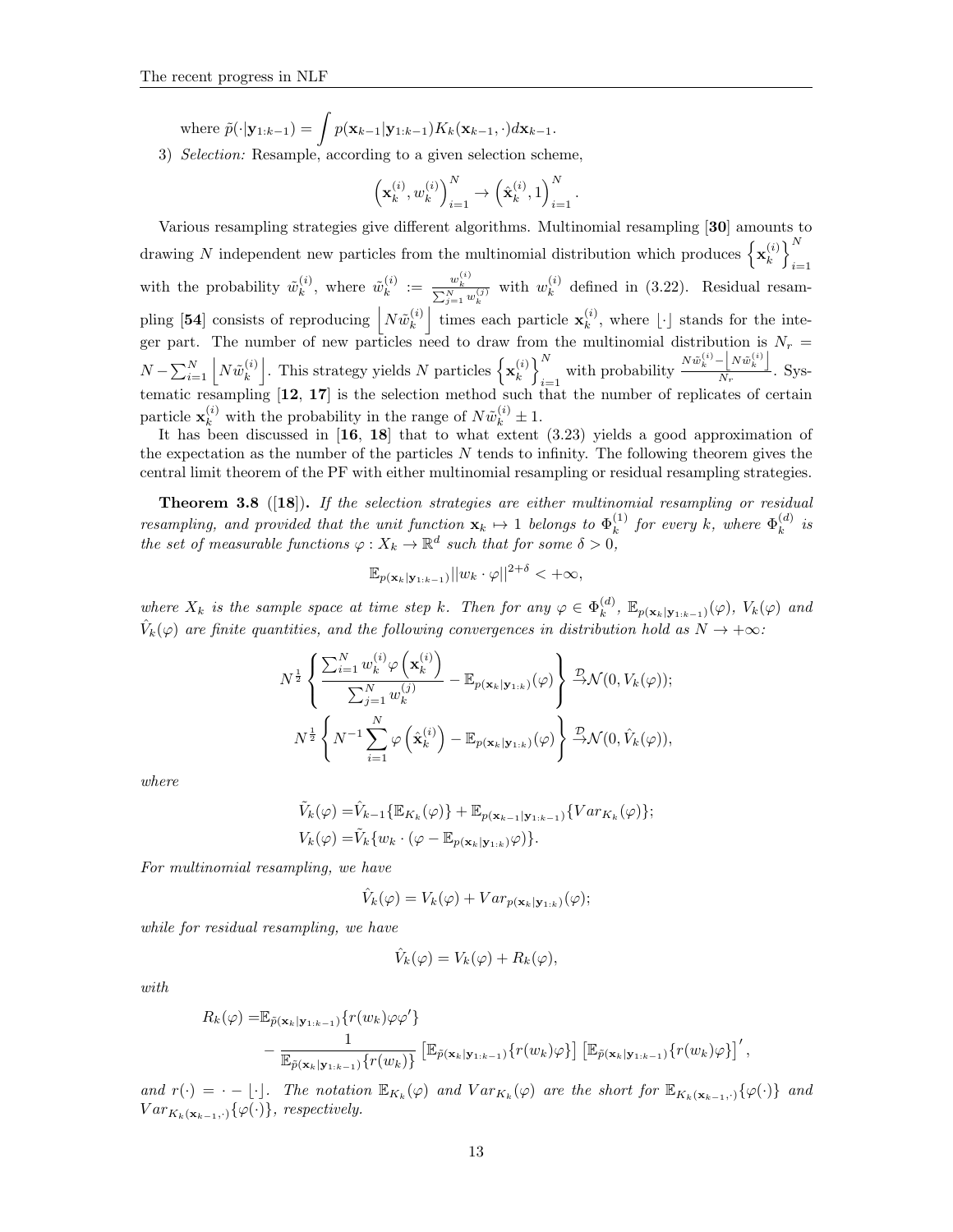3.2.3. Yau-Yau's method. Various numerical schemes to solve the PDEs can applied to (2.9) to obtain an approximation to the conditional pdf  $\pi$ . Yet, the main drawback of PDE methods are the intensive computation. It is almost impossible to achieve the real time performance. To overcome this shortcoming, the splitting-up algorithm is introduced to move the heavy computation off-line. It is like the Trotter product formula from semigroup theory. This operator splitting algorithm is proposed for the DMZ equation by Bensoussan, et al. [9]. More research articles follow this direction are [31, 60, 39] etc. In 1990s, Lototsky, et al. [55] developed a new algorithm (so-called S<sup>3</sup>-algorithm) based on the Cameron-Martin version of Wiener chaos expansion. However, both the splitting-up method and the  $S<sup>3</sup>$ -algorithm require the boundedness of the drifting term and the observation term  $(f \text{ and } h \text{ in } (2.2))$ , which leaves out even the linear case. To overcome this restriction, Yau and Yau [75] developed a real-time novel algorithm, called Yau-Yau's method, to solve the robust DMZ equation, where the boundedness of the drift term and observation term is replaced by some mild growth conditions on  $f$  and  $h$ . This algorithm has been further validated and applied to time-varying system in  $[56, 57]$  i.e. f, h and g can be explicitly time-dependent. We report this method in this section.

Let us assume that we know the observation time sequence a-prior, and denote it as  $\mathcal{P}_k = \{0\}$  $\tau_0 < \tau_1 < \cdots < \tau_k = T$ . But the observation data  $\{y_{\tau_i}\}\$ at each sampling time  $\tau_i$ ,  $i = 0, \cdots, k$  are unknown until the on-line experiment runs. We call the computation off-line if it can be performed without any on-line experimental data; otherwise, it is called on-line computations.

The robust DMZ equation of the model (2.2) in general form is given as following:

(3.25) 
$$
\begin{cases} \frac{\partial u}{\partial t}(t, \mathbf{x}) + \frac{\partial}{\partial t} (\mathbf{h}^T \mathbf{R}^{-1})^T \mathbf{y}_t u(t, \mathbf{x}) \\ = \exp(-\mathbf{h}^T \mathbf{R}^{-1} \mathbf{y}_t) \left[L - \frac{1}{2} \mathbf{h}^T \mathbf{R}^{-1} \mathbf{h}\right] \exp(\mathbf{h}^T \mathbf{R}^{-1} \mathbf{y}_t) u(t, \mathbf{x}) \\ u(0, \mathbf{x}) = \pi_0(\mathbf{x}). \end{cases}
$$

where  $L$  is defined as

(3.26) 
$$
L(*) \equiv \frac{1}{2} \sum_{i,j=1}^{N_x} \frac{\partial^2}{\partial x_i \partial x_j} \left[ \left( \mathbf{G} \mathbf{Q} \mathbf{G}^T \right)_{ij} * \right] - \sum_{i=1}^{N_x} \frac{\partial (f_i*)}{\partial x_i},
$$

by using the exponential transformation [19]

∂u

(3.27) 
$$
u(t, \mathbf{x}) = \exp\left[\mathbf{h}^T(t, \mathbf{x})\mathbf{R}^{-1}(t)\mathbf{y}_t\right]\pi(t, \mathbf{x}).
$$

More explicitly, (3.25) can be expanded as

(3.28) 
$$
\begin{cases} \frac{\partial u}{\partial t}(t, \mathbf{x}) = \frac{1}{2} D_w^2 u(t, \mathbf{x}) + \mathbf{F}(t, \mathbf{x}) \cdot \nabla u(t, \mathbf{x}) + J(t, \mathbf{x}) u(t, \mathbf{x}) \\ u(0, \mathbf{x}) = \pi_0(\mathbf{x}), \end{cases}
$$

where

(3.29) 
$$
D_w^2 = \sum_{i,j=1}^{N_x} (\mathbf{G} \mathbf{Q} \mathbf{G}^T)_{ij} \frac{\partial^2}{\partial x_i \partial x_j},
$$

$$
(3.30) \mathbf{F}(t, \mathbf{x}) = \left[ \sum_{j=1}^{N_x} \frac{\partial}{\partial x_j} \left( \mathbf{G} \mathbf{Q} \mathbf{G}^T \right)_{ij} + \sum_{j=1}^{N_x} (\mathbf{G} \mathbf{Q} \mathbf{G}^T)_{ij} \frac{\partial K}{\partial x_j} - f_i \right]_{i=1}^{N_x},
$$

$$
(3.31) \quad J(t, \mathbf{x}) = -\frac{\partial}{\partial t} (\mathbf{h}^T \mathbf{R}^{-1})^T \mathbf{y}(t) + \frac{1}{2} \sum_{i,j=1}^{N_x} \frac{\partial^2}{\partial x_i \partial x_j} (\mathbf{G} \mathbf{Q} \mathbf{G}^T)_{ij} + \sum_{i,j=1}^{N_x} \frac{\partial}{\partial x_i} (\mathbf{G} \mathbf{Q} \mathbf{G}^T)_{ij} \frac{\partial K}{\partial x_j} + \frac{1}{2} \sum_{i,j=1}^{N_x} (\mathbf{G} \mathbf{Q} \mathbf{G}^T)_{ij} \left[ \frac{\partial^2 K}{\partial x_i \partial x_j} + \frac{\partial K}{\partial x_i} \frac{\partial K}{\partial x_j} \right] - \sum_{i=1}^{N_x} \frac{\partial f_i}{\partial x_i} - \sum_{i=1}^{N_x} f_i \frac{\partial K}{\partial x_i} - \frac{1}{2} (\mathbf{h}^T \mathbf{R}^{-1} \mathbf{h}),
$$

in which

(3.32) 
$$
K(t, \mathbf{x}) = \mathbf{h}^{T}(t, \mathbf{x})\mathbf{R}^{-1}(t)\mathbf{y}_{t}.
$$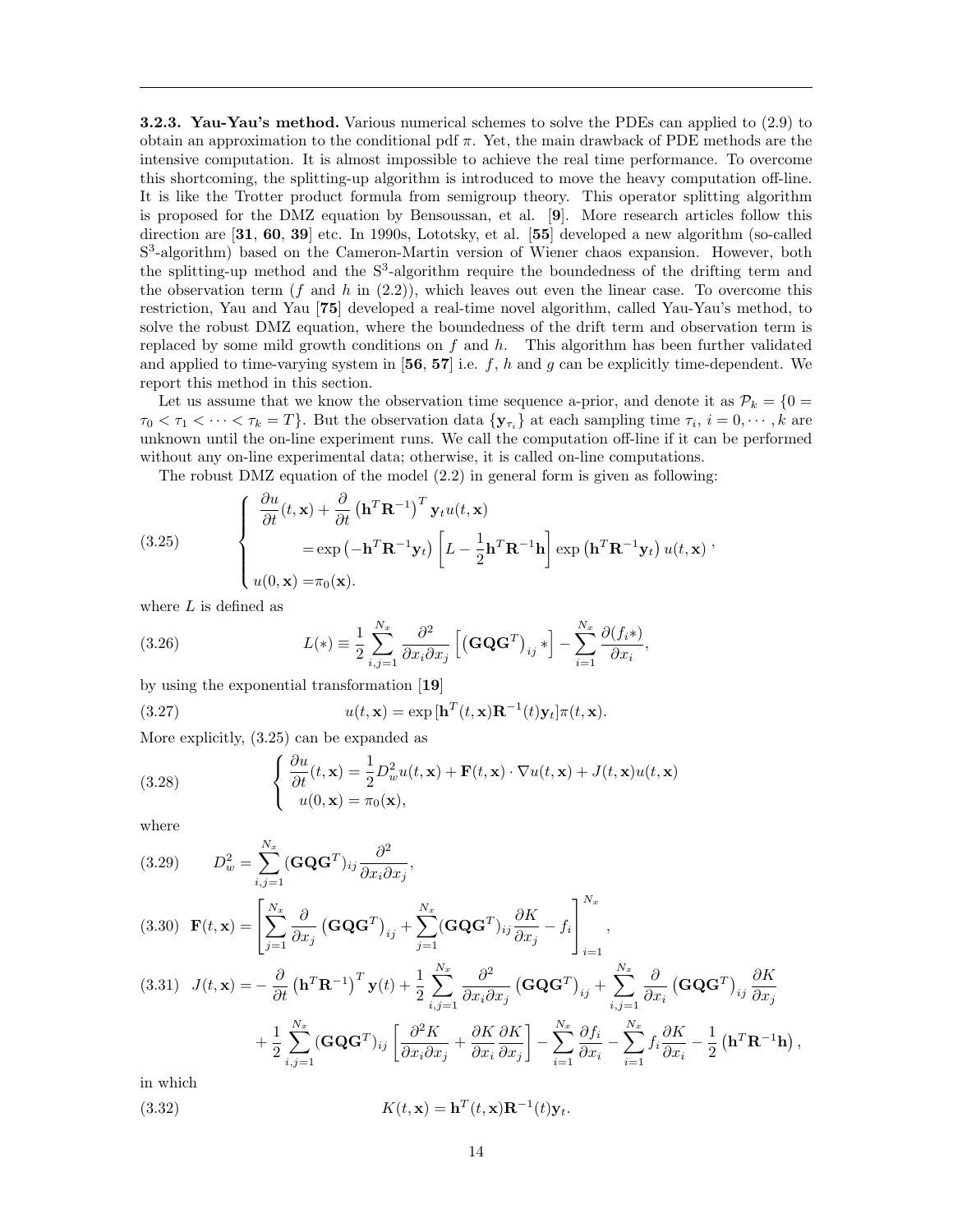(3.33)

Let  $u_i(t, \mathbf{x})$  be the solution of the robust DMZ equation (3.12) with  $\mathbf{y}_t$  freezed as the observation  $\mathbf{y}_{\tau_{i-1}}$  on the interval  $\tau_{i-1} \leq t \leq \tau_i$ ,  $i = 1, 2, \cdots, k$ 

$$
\begin{cases}\n\frac{\partial u_i}{\partial t}(t, \mathbf{x}) + \frac{\partial}{\partial t} (\mathbf{h}^T \mathbf{R}^{-1})^T \mathbf{y}_{\tau_{i-1}} u_i(t, \mathbf{x}) \\
= \exp(-\mathbf{h}^T \mathbf{R}^{-1} \mathbf{y}_{\tau_{i-1}}) \left[ L - \frac{1}{2} \mathbf{h}^T \mathbf{R}^{-1} \mathbf{h} \right] \exp(\mathbf{h}^T \mathbf{R}^{-1} \mathbf{y}_{\tau_{i-1}}) u_i(t, \mathbf{x}) \\
u_1(0, \mathbf{x}) = \pi_0(\mathbf{x}), \\
\text{or} \\
u_i(\tau_{i-1}, \mathbf{x}) = u_{i-1}(\tau_{i-1}, \mathbf{x}), \quad \text{for } i = 2, 3, \cdots, k.\n\end{cases}
$$

Define the norm of  $\mathcal{P}_k$  by  $|\mathcal{P}_k| = \sup_{1 \leq i \leq k} (\tau_i - \tau_{i-1})$ . It is shown in [75, 56] that as  $|\mathcal{P}_k| \to 0$ , we have

$$
\sum_{i=1}^k \chi_{[\tau_{i-1},\tau_i]}(t) u_i(t,\mathbf{x}) \to u(t,\mathbf{x})
$$

in some sense, for all  $0 \le t \le T$ , where  $u(t, \mathbf{x})$  is the exact solution of (3.25). For the conciseness of notation, let us denote

(3.34) 
$$
N(t, \mathbf{x}) \equiv -\frac{\partial}{\partial t} \left( \mathbf{h}^T \mathbf{R}^{-1} \right) \mathbf{y}_t - \frac{1}{2} D_w^2 K + \frac{1}{2} D_w K \cdot \nabla K - \mathbf{f} \cdot \nabla K - \frac{1}{2} \left( \mathbf{h}^T \mathbf{R}^{-1} \mathbf{h} \right),
$$

The proof consists of two steps:

1) The exact solution  $u(t, \mathbf{x})$  of the robust DMZ equation (3.25) is well approximated by  $u_R$  as  $R \to \infty$ , for any  $t \in [0, T]$ , where  $u_R$  is the solution to (3.25) restricted on  $B_R$  (the ball centered at the origin with the radius  $R$ ) with Dirichlet boundary condition.

**Theorem 3.9** ([56]). For any  $T > 0$ , let  $u(t, x)$  be a solution of the robust DMZ equation (3.28) in  $[0,T] \times \mathbb{R}^n$ . Let  $R \gg 1$  and  $u_R(t, \mathbf{x})$  be the solution to (3.25) restricted on  $B_R$ . Assume the following conditions are satisfied, for all  $(t, \mathbf{x}) \in [0, T] \times \mathbb{R}^n$ . •  $N(t, \mathbf{x}) + \frac{3}{2}N_x ||\mathbf{G} \mathbf{Q} \mathbf{G}^T||_{\infty} + |\mathbf{f} - D_w K| \leq C,$ 

 $\bullet$   $e^{-\sqrt{1+|\mathbf{x}|^2}} \left[14N_x \left|\left|\mathbf{G}\mathbf{Q}\mathbf{G}^T\right|\right|_{\infty} + 4\left|\mathbf{f} - D_w K\right|\right] \leq \tilde{C},$ 

where N and K are defined in  $(3.34)$  and  $(3.32)$ , respectively,  $D_w$  is defined as

(3.35) 
$$
D_w \ast = \left[ \sum_{j=1}^{N_x} \left( \mathbf{G} \mathbf{Q} \mathbf{G}^T \right)_{ij} (t, \mathbf{x}) \frac{\partial \ast}{\partial x_j} \right]_{i=1}^{N_x},
$$

and C,  $\tilde{C}$  are generic constants possibly depending on T. Let  $v = u - u_R$ , then  $v \geq 0$  for all  $(t, \mathbf{x}) \in [0, T] \times B_R$  and

(3.36) 
$$
\int_{B_{\frac{R}{2}}} v(T, \mathbf{x}) \leq \bar{C} e^{-\frac{9}{16}R} \int_{\mathbb{R}^{N_x}} e^{\sqrt{1+|\mathbf{x}|^2}} \pi_0(\mathbf{x}),
$$

where  $\overline{C}$  is some constant, which may depend on T.

2)  $u_R(\tau, \mathbf{x})$  is well approximated by  $u_{k,R}(\tau, \mathbf{x})$ , as  $k \to +\infty$ , in the  $L^1$  sense, where  $u_{k,R}$  is described in detail in the theorem below.

**Theorem 3.10** ([56]). Let  $\Omega$  be a bounded domain in  $\mathbb{R}^n$ . Assume that

- $|N(t, \mathbf{x})| \leq C$ ,
- There exists some  $\alpha \in (0,1)$ , such that

(3.37) 
$$
|N(t, \mathbf{x}) - N(t, \mathbf{x}; \bar{t})| \leq \tilde{C}|t - \bar{t}|^{\alpha},
$$

for all  $(t, \mathbf{x}) \in [0, T] \times \Omega$ ,  $\bar{t} \in [0, T]$ , where  $N(t, \mathbf{x})$  is in (3.34), and  $N(t, \mathbf{x}; \bar{t})$  denotes  $N(t, \mathbf{x})$ with the observation  $y_t = y_{\bar{t}}$ . Let  $u_{\Omega}(t, x)$  be the solution of (3.28) on  $[0, T] \times \Omega$  with zero-Dirichlet boundary condition. For any  $0 \leq \tau \leq T$ , let  $\mathcal{P}_k^{\tau} = \{0 = \tau_0 < \tau_1 < \tau_2 < \cdots < \tau_k = \tau\}$ be a partition of  $[0, \tau]$ , where  $\tau_i = \frac{i\tau}{k}$ . Let  $u_{i,\Omega}(t, \mathbf{x})$  be the approximate solution obtained by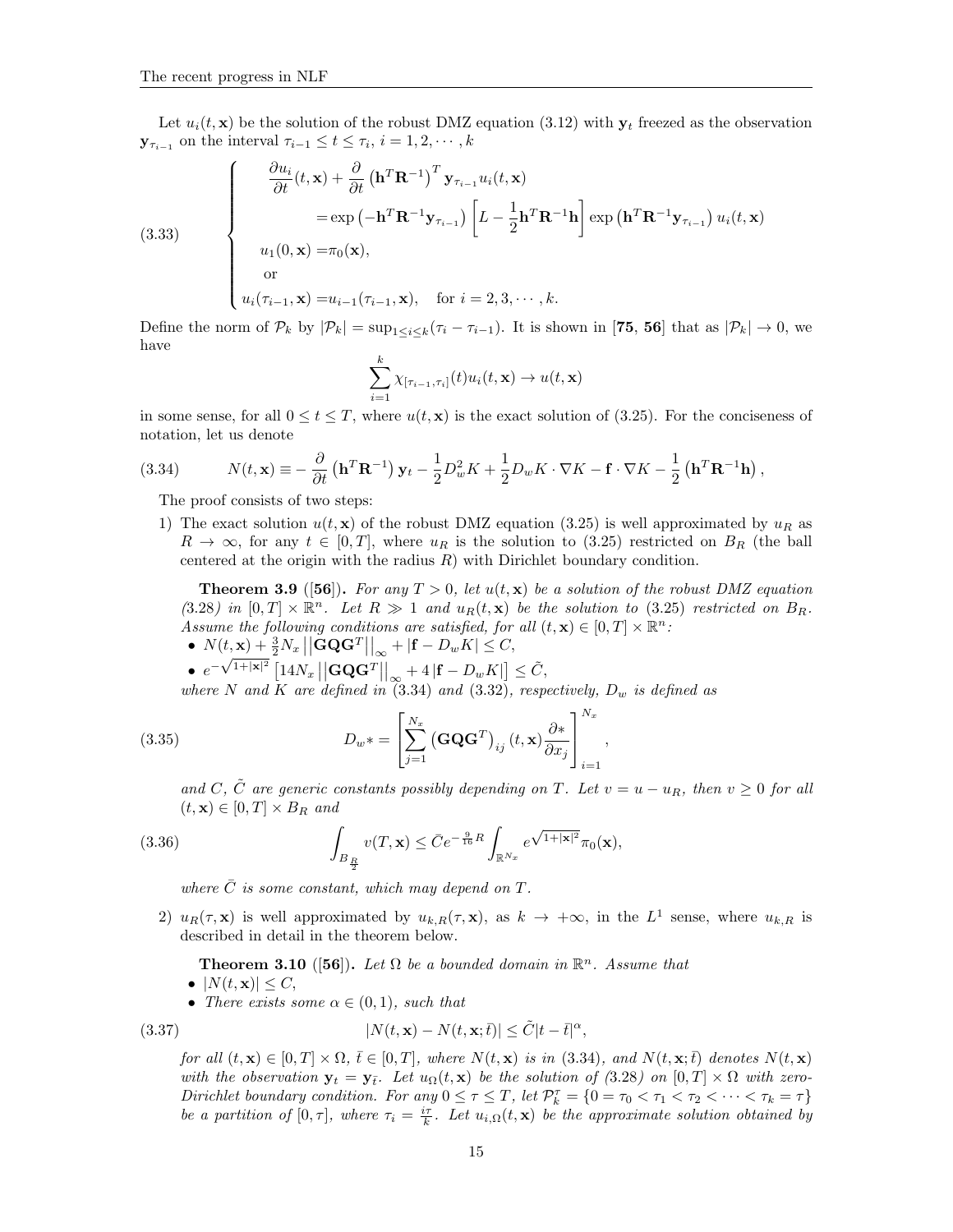our algorithm restricted on  $[\tau_{i-1}, \tau_i] \times \Omega$ . That is,  $u_{i,\Omega}(t, \mathbf{x})$  is the solution on  $\Omega \times [\tau_{i-1}, \tau_i]$  of the equation

(3.38) 
$$
\begin{cases} \frac{\partial u_{i,\Omega}}{\partial t}(t,\mathbf{x}) = \frac{1}{2}D_w^2 u_{i,\Omega}(t,\mathbf{x}) + \mathbf{F}(t,\mathbf{x};\tau_{i-1}) \cdot \nabla u_{i,\Omega}(t,\mathbf{x}) + J(t,\mathbf{x};\tau_{i-1})u_{i,\Omega}(x,t) \\ u_{i,\Omega}(\tau_{i-1},\mathbf{x}) = u_{i-1,\Omega}(\tau_{i-1},\mathbf{x}) \\ u_{i,\Omega}(t,\mathbf{x})|_{\partial\Omega} = 0, \end{cases}
$$

for  $i = 1, 2, \dots, k$ , with  $u_{1,\Omega}(0, \mathbf{x}) = \pi_{0,\Omega}(\mathbf{x})$ . Here,  $\mathbf{F}(t, \mathbf{x}; \tau_{i-1})$ ,  $J(t, \mathbf{x}; \tau_{i-1})$  denote  $\mathbf{F}(t, \mathbf{x})$ ,  $J(t, \mathbf{x})$  with the observation  $\mathbf{y}_t = \mathbf{y}_{\tau_{i-1}}$ , respectively. Then

$$
u_{\Omega}(\tau, \mathbf{x}) = \lim_{k \to \infty} u_{k,\Omega}(\tau, \mathbf{x}),
$$

in the  $L^1$  sense in space and the following estimate holds:

(3.39) 
$$
\int_{\Omega} |u_{\Omega} - u_{k,\Omega}|(\tau, \mathbf{x}) \leq \frac{\bar{C}}{k^{\alpha}},
$$

where  $C, \tilde{C}, \bar{C}$  are generic constants, possibly depending on T,  $\int_{\Omega} \sigma_{0,\Omega}$ . The right-hand side of (3.39) tends to zero as  $k \to \infty$ .

Generally speaking, it is impractical to solve (3.33) in the real-time manner, since the on-line data  $\{y_{\tau_i}\}\$ ,  $i=1,\dots,k$ , are in the coefficients of (3.33). We have to numerically solve the timeconsuming PDE on-line, every time after the new observation data coming in. Yet, the proposition below helps to move the heavy computations off-line. This is the key ingredient of the Yau-Yau's method in [75, 56].

**Proposition 3.1** ([75, 56]). For each  $\tau_{i-1} \leq t < \tau_i$ ,  $i = 1, 2, \dots, k$ ,  $u_i(t, x)$  satisfies (3.33) if and only if

(3.40) 
$$
\rho_i(t, \mathbf{x}) = \exp\left[\mathbf{h}^T(t, \mathbf{x})\mathbf{R}^{-1}(t)\mathbf{y}_{\tau_{i-1}}\right]u_i(t, \mathbf{x}),
$$

satisfies the Kolmogorov forward equation (KFE)

(3.41) 
$$
\frac{\partial \rho_i}{\partial t}(t, \mathbf{x}) = \left( L - \frac{1}{2} \mathbf{h}^T \mathbf{R}^{-1} \mathbf{h} \right) \rho_i(t, \mathbf{x}),
$$

where  $L$  is defined in  $(3.26)$ .

It is clear that (3.41) is independent of the observation path  $\{y_{\tau_i}\}_{i=0}^k$ , and the transformation between  $u_i$  and  $\rho_i$  is one-to-one. It is also not hard to see that  $(3.41)$  could be numerically solved beforehand. Let us denote  $U(t) := L - \frac{1}{2} \mathbf{h}^T \mathbf{R}^{-1} \mathbf{h}$  for short to emphasize its time-dependence. Under certain conditions,  ${U(t)}_{t\in[0,T]}$  forms a family of strong elliptic operators. Furthermore, the operator  $U(t)$ :  $D(U(t)) \subset L^2(\mathbb{R}^{N_x}) \to L^2(\mathbb{R}^{N_x})$  is the infinitesimal generator of the two-parameter semigroup  $\mathcal{U}(t,\tau)$ , for  $t \geq \tau$ . In particular, with the observation time sequence known  $\{\tau_i\}_{i=1}^k$ , we obtain a sequence of two-parameter semigroup  $\{\mathcal{U}(t, \tau_{i-1})\}_{i=1}^k$ , for  $\tau_{i-1} \leq t < \tau_i$ . Let us take the initial conditions of KFE (3.41) at  $t = \tau_i$  as a set of complete orthonormal base in  $L^2(\mathbb{R}^{N_x})$ , say  $\{\phi_l(x)\}_{l=1}^{\infty}$ . We pre-compute the solutions of (3.41) at time  $t = \tau_{i+1}$ , denoted as  $\{\mathcal{U}(\tau_{i+1}, \tau_i)\phi_l\}_{l=1}^{\infty}$ . These data should be stored in preparation of the on-line computations.

The on-line computation in our algorithm consists of two parts at each time step  $\tau_{i-1}, i = 1, \dots, k$ .

• Project the initial condition  $\rho_i(\tau_{i-1}, \mathbf{x}) \in L^2(\mathbb{R}^{N_x})$  at  $t = \tau_{i-1}$  onto the base  $\{\phi_l(\mathbf{x})\}_{l=1}^{\infty}$ , i.e.,  $\rho_i(\tau_{i-1}, \mathbf{x}) = \sum_{l=1}^{\infty} \hat{\rho}_{i,l} \phi_l(\mathbf{x})$ . Hence, the solution to (3.41) at  $t = \tau_i$  can be expressed as

(3.42) 
$$
\rho_i(\tau_i, \mathbf{x}) = \mathcal{U}(\tau_i, \tau_{i-1}) \rho_i(\tau_{i-1}, \mathbf{x}) = \sum_{l=1}^{\infty} \hat{\rho}_{i,l} \left[ \mathcal{U}(\tau_i, \tau_{i-1}) \phi_l(\mathbf{x}) \right],
$$

where  $\{\mathcal{U}(\tau_i, \tau_{i-1})\phi_l(\mathbf{x})\}_{l=1}^{\infty}$  have already been computed off-line.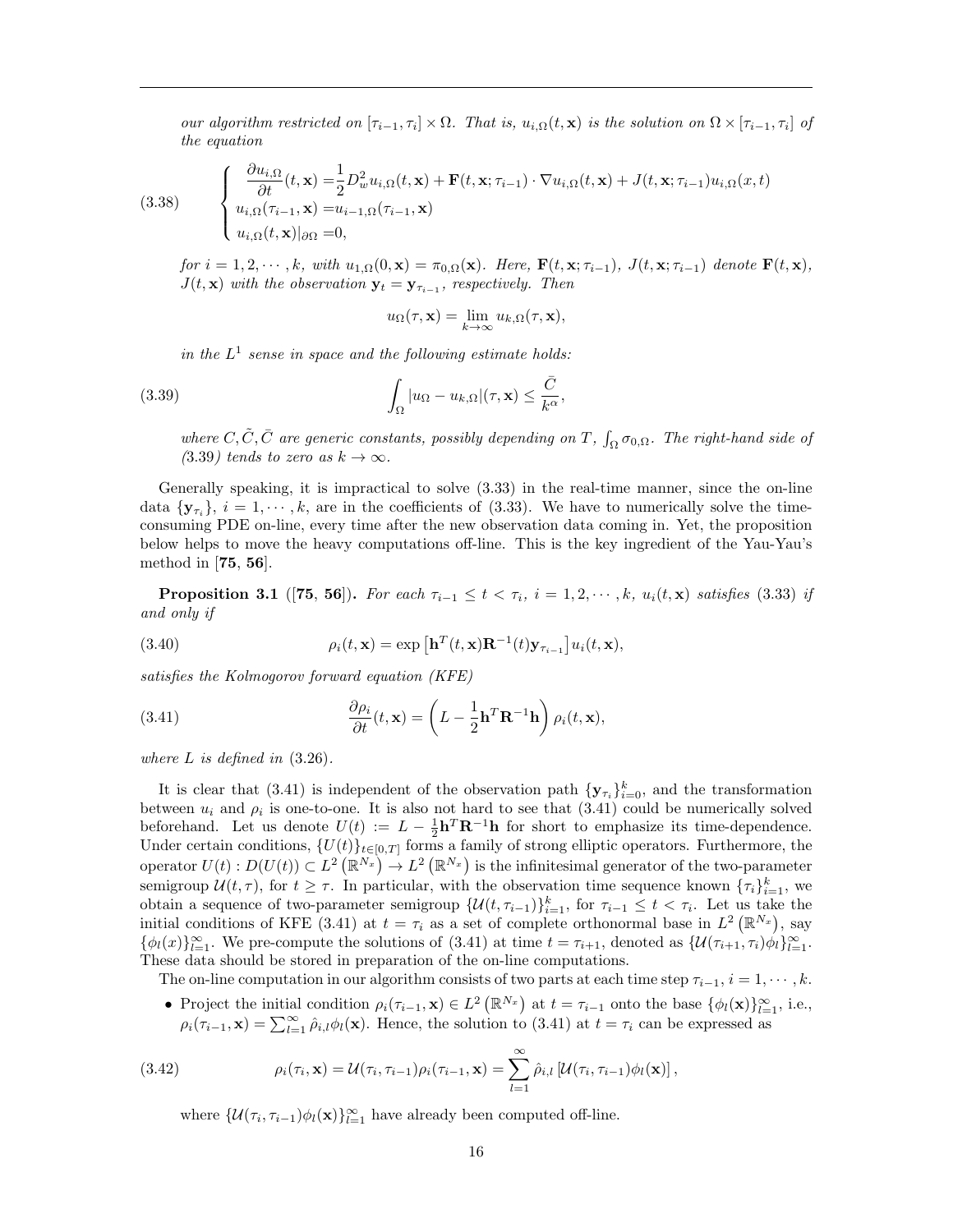• Update the initial condition of (3.41) at  $\tau_i$  with the new observation  $y_{\tau_i}$ . Let us specify the observation updates (the initial condition of  $(3.41)$ ) for each time step. For  $0 \le t \le \tau_1$ , the initial condition is  $\rho_1(x,0) = \pi_0(x)$ . At time  $t = \tau_1$ , when the observation  $\mathbf{y}_{\tau_1}$  is available,

$$
\rho_2(\tau_1, \mathbf{x}) \stackrel{(3.40)}{=} \exp\left[\mathbf{h}^T(\tau_1, \mathbf{x})\mathbf{R}^{-1}(\tau_1)\mathbf{y}(\tau_1)\right]u_2(\tau_1, \mathbf{x})
$$
  
\n
$$
\stackrel{(3.40),(3.33)}{=} \exp\left[\mathbf{h}^T(\tau_1, \mathbf{x})\mathbf{R}^{-1}(\tau_1)\mathbf{y}(\tau_1)\right]\rho_1(\tau_1, \mathbf{x}),
$$

with the fact  $\mathbf{y}_0 = 0$ . Here,  $\rho_1(\tau_1, \mathbf{x}) = \sum_{l=1}^{\infty} \hat{\rho}_{1,l} [\mathcal{U}(\tau_1, 0) \phi_l(\mathbf{x})]$ , where  $\{\hat{\rho}_{1,l}\}_{l=1}^{\infty}$  is computed in the previous step, and  $\{U(\tau_1,0)\phi_l(\mathbf{x})\}_{l=1}^{\infty}$  are prepared by off-line computations. Hence, we obtain the initial condition  $\rho_2(\tau_1, \mathbf{x})$  of (3.41) for the next time interval  $\tau_1 \leq t \leq \tau_2$ . Recursively, the initial condition of (3.41) for  $\tau_{i-1} \leq t \leq \tau_i$  is

(3.43) 
$$
\rho_i(\tau_{i-1}, \mathbf{x}) = \exp\left[\mathbf{h}^T(\tau_{i-1}, \mathbf{x})\mathbf{R}^{-1}(\tau_{i-1})(\mathbf{y}_{\tau_{i-1}} - \mathbf{y}_{\tau_{i-2}})\right] \cdot \rho_{i-1}(\tau_{i-1}, \mathbf{x}),
$$

for 
$$
i = 2, 3, \dots, k
$$
, where  $\rho_{i-1}(\tau_{i-1}, \mathbf{x}) = \sum_{l=1}^{\infty} \hat{\rho}_{i-2,l} [\mathcal{U}(\tau_{i-1}, \tau_{i-2}) \phi_l(\mathbf{x})].$ 

The approximation of  $u(t, \mathbf{x})$ , denoted as  $\tilde{u}(t, \mathbf{x})$ , is obtained

(3.44) 
$$
\tilde{u}(t,\mathbf{x}) = \sum_{i=1}^{k} \chi_{[\tau_{i-1},\tau_i]}(t) u_i(t,\mathbf{x}),
$$

where  $u_i(t, \mathbf{x})$  is obtained from  $\rho_i(t, \mathbf{x})$  by (3.40). And  $\pi(x, t)$  could be recovered by (3.27).

In [57], the algorithm suggested in [75, 56] has been applied to several 1D NLF problems, and the results have been compared with the EKF and the PF both in accuracy and in real-time manner. The basis functions of  $L^2(\mathbb{R})$  are chosen to be the generalized Hermite functions  $\{H_n^{\alpha,\beta}(x)\}_{n=0}^N$ , where  $\alpha > 0$  and  $\beta$  are the scaling factor and the translating factor, respectively. When applying to the high-dimensional NLF problems, the curse of dimensionality is arisen. To tackle this difficulty in some degree, Yau and the author [58] investigate to solve the KFE by using the sparse-grid algorithm [66]. This shed a light on applying the Yau-Yau's method to high-dimensional NLF problems.

# 4. Conclusion and future work

In this survey, starting from the KF, we briefly go through the local approaches, including EKF, GSF, QKF and etc. The Bayesian interpretation of KF is somewhat clear from [35]. In this survey, we briefly sketch the re-derivation of KF from DMZ equation according to [26]. Emphases have been put on the existing three major global approaches: finite-dimensional filter, sequential Monte Carlo methods (particle filter) and the Yau-Yau's method.

The study of finite-dimensional filter starts from 1980s. It is well-known that there exits finitedimensional estimator for certain type of NLF problem, say [8] and there also exists essentially infinite-dimensional one [34]. Thus, the natural question is to ask for the borderline. From the viewpoint of estimation algebra, Yau gave the complete classification for the estimation algebra with maximal rank  $[69, 70]$  and some partial results on those with non-maximal rank  $[73, 15, 68]$ . The complete classification of general estimation algebra is still wide open. The greatest benefit from the classfication is to construct numerous novel finite-dimensional filters.

The sequential Monte Carlo methods is nowadays one of the most popular methods in industry. The derivation from the prediction-correction recursion has been included in this survey. Also, the convergence of the PF with multinomial and residual resampling strategy has been stated rigorously. The performance of PF can be improved further with carefully chosen the instruction distribution and experienced resampling strategies. However, the PF can never achieve the real-time performance due to its nature of Monte Carlo simulations.

The Yau-Yau's method is the most recent algorithm [75, 56, 57] in solving directly the posterior pdf. The real-time performance is guaranteed for NLF problems with medium low dimensional states [56, 76], and no further assumptions on the function's type (say Gaussian). The further investigations can be carried on how to apply to high-dimensional state NLF problem and break the so-called "curse of dimension" in certain degree. A possible way-out is to combine the sparse-grid algorithm [58]. More efforts are needed in this direction, if in aim to solve real applications.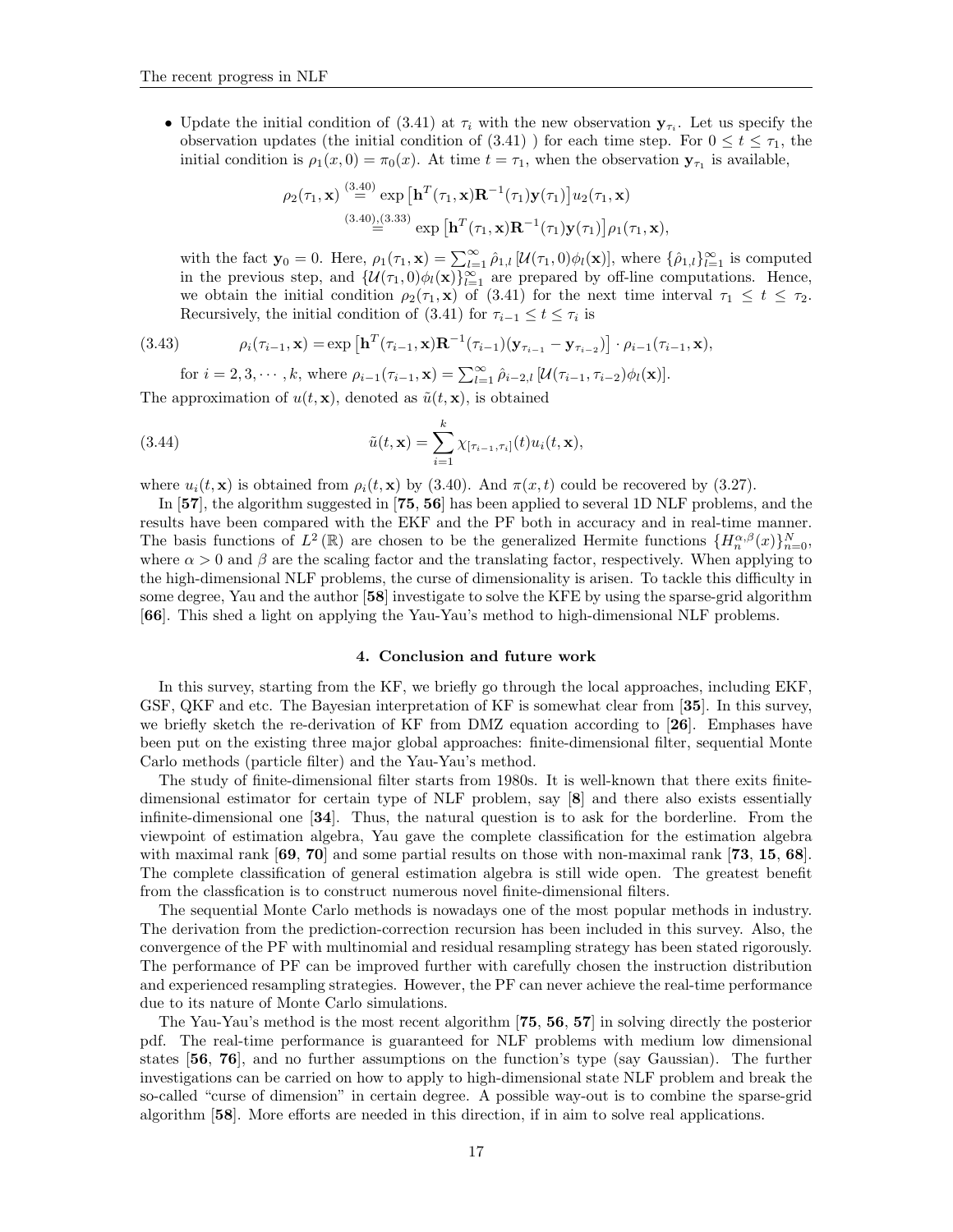#### Acknowledgements

The author greatly acknowledges the support of Scientific Research Foundation for the Returned Overseas Chinese Scholars, State Education Ministry, the Fundamental Research Funds for the Central Universities (YWF-14-RSC-026). And this work is also partially supported by Beijing Natural Science Foundation (1154011) and National Natural Science Foundation of China (11471184).

## References

- [1] D. F. Allinger and S. K. Mitter, New results in innovations problem for nonlinear filtering, Stochastics 4, pp. 339-348, 1981.
- [2] D. L. Alspach and H. W. Sorenson, Nonlinear Bayesian estimation using Gaussian sum approximation, IEEE Trans. Automat. Control 17(4), pp. 439-448, 1972.
- [3] J. L. Anderson, An ensemble adjustment Kalman filter for data assimilation, Month. Weather Rev. 129, pp. 2884-2903, 2001.
- [4] I. Arasaratnam and S. Haykin, Cubature Kalman filters, IEEE Trans. Automat. Control 54(6), pp. 1254-1269, 2009.
- [5] I. Arasaratnam, S. Haykin and R. J. Elliott, Discrete-time nonlinear filtering algorithms using Gauss-Hermite quadrature, Proceedings of the IEEE  $95(5)$ , pp. 953-977, 2007.
- [6] I. Arasaratnam, S. Haykin and T. R. Hurd, Cubature Kalman filtering for continuous-discrete systems: theory and simulations, IEEE Trans. Signal Process. 58(10), pp. 4977-4993, 2010.
- [7] T. R. Bayes, Essay towards solving a problem in the doctrine of chances, Phil. Trans. Roy. Soc. Lond. 53, pp. 370-418, 1763. Repreinted in Biometrika 45, 1958.
- V. Beneš, Exact finite-dimensional for certain diffusions with nonlinear drift, Stochastics  $5(1/2)$ , pp. 65-92, 1981.
- [9] A. Bensoussan, R. Glowinski and A. Rǎsçanu, Approximation of the Zakai equation by the splitting up method, SIAM J. Control Optim. 28(6), pp. 1420-1431, 1990.
- [10] D. Brigo, B. Hanzon and F. LeGland, A differential geometric approach to nonlinear filtering: the projection filter, IEEE Trans. Automat. Control 43(2), pp. 247-252, 1998.
- [11] R. W. Brockett and J. M. C. Clark, The geometry of the conditional density functions. In Analysis and Optimization of Stochastic Systems, Jacobs et al., eds., Academic Press, New York, pp. 299-309, 1980.
- [12] J. Carpenter, P. Clifford and P. Fearnhead, Improved particle filter for nonlinear problems, IEE Proc. Radar Sonar Navigation 146, pp. 2-7, 1999.
- [13] Z. Chen, Bayesian Filtering: From Kalman filters to particle filters, and beyond, Technical report, McMaster University, Canada, 2003.
- [14] J. Chen, On uniquity of Yau filters, Proceedings of the American Control Conference(ACC), Baltimore, MD, pp. 252-254, 1994.
- [15] W.-L. Chiou, W.-R. Chiueh and S. S.-T. Yau, Structure theorem for five-dimensional estimation algebras, Syst. Contr. Lett. 55, pp. 275-281, 2006.
- [16] D. Crisan and A. Doucet, A survey of convergence results on particle filtering methods for practioners, IEEE Trans. Signal Processing 50(3), pp. 736-746, 2002.
- [17] D. Crisan and T. Lyons, Minimal entropy approximations and optimal algorithms, Monte Carlo Methods Appl. 8, pp. 343-355, 2002.
- [18] N. Chopin, Central limit theorem for sequential monte carlo methods and its application to bayesian inference, Ann. Statist. 32(6), pp. 2385-2411, 2004.
- [19] M. H. A. Davis, On the multiplicative functional transformation arising in nonlinear filtering theory, Z. Wahrsch. Verw. Gebiete 54, pp. 125-139, 1980.
- [20] A. Doucet, N. de Freitas and N. J. Gordon, eds., Sequential Monte Carlo Methods in Practice. Springer, New York, 2001.
- [21] P. Del Moral, Nonlinear filtering: interacting particle solution, Markov Process. Related Fields 2, pp. 555-279, 1996.
- [22] P. Del Moral and J. Jacod, Interacting particle filtering with discrete-time observations: Asymptotic behaviour in the Gaussian case, in Stochastics in Finite and Infinite Dimensions: In Honor of Gopinath Kallianpur, T. Hida, R. L. Karandikar, H. Kunita, B. S. Rajput, S. Watanabe and J. Xiong, eds., Birkhäuser, Boston, MA, pp. 101-122, 2001.
- [23] J. L. Doob, Stochastic Processes. Wiley, New York, 1953.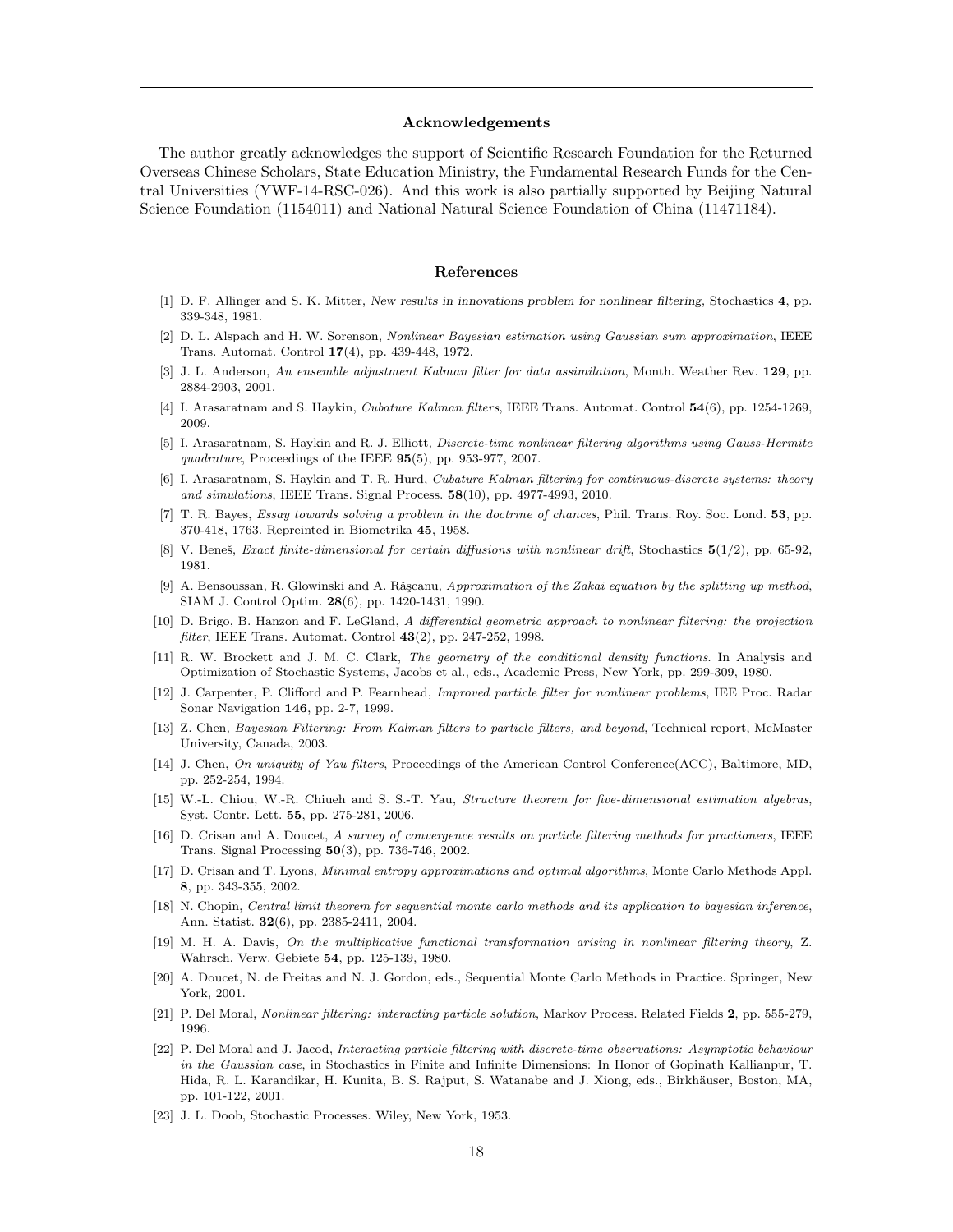- [24] T. E. Duncan, Probability densityies for diffusion processes with applications to nonlinear filtering theory, Ph. D. thesis, Stanford University, 1967.
- [25] R. J. Elliott and V. Krishnamurthy, New finite dimensional filters for parameter estimation of discrete time linear Gaussian models, IEEE Trans. Automat. Control 44, pp. 938-951, 1998.
- [26] R. J. Elliott and S. Haykin, A Zakai equation derivation of the extended Kalman filter, Automatica J. IFAC 46, pp. 620-624, 2010.
- [27] G. Evensen, Sequential data assimilation with a noninear quasi-geostrophic model using Monte Carlo methods to forecast error statistics, J. Geophys. Res. 99, pp. 143-162, 1994.
- [28] R. Frey and W. Runggaldier, A nonlinear filtering approach to volatility estimation with a view towards high frequency data, Internat. J. Theoret. Appl. Finance 4, pp. 199–210, 2001.
- [29] A. Gelb, Applied Optimal Estimation. MIT Press, Cambridge, MA, 1974.
- [30] N. Gordon, D. Salmond and A. F. Smith, Novel approach to nonlinear/non-Gaussian Bayesian state estimation, IEE Proc. F, Radar Signal Process. 140, pp. 107-113, 1993.
- [31] I. Gyongy and N. Krylov, On the splitting-up method and stochastic partial differential equation, Ann. Probab. 31, pp. 564-591, 2003.
- [32] I. Gyongy, Approximations of stochastic partial differential equations, in Stochastic Partial Differential Equations. Vol. 277, Lecture Notes in Pure and Applied Mathematics, pp. 287-307, Dekker, New York, 2002.
- [33] J. Handschin, Monte Carlo techniques for prediction and filtering of non-linear stochastic processes, Automatica J. IFAC 6, pp. 555-563, 1970.
- [34] M. Hazewinkel, S. I. Marcus and H. J. Sussmann, Nonexistence of finite-dimensional filters for conditional statistics of the cubic sensor problem, Syst. Contr. Lett. 3, pp. 331-340, 1983.
- [35] Y. C. Ho and R. C. K. Lee, A Bayesian approach to problems in stochastic estimation and control, IEEE Trans. Automat. Control 9, pp. 333-339, 1964.
- [36] P. L. Houtekamer and H. L. Mitchell, Data assimilation using an ensemble Kalman filter technique, Month. Weather Rev. 126, pp. 796-811, 1998.
- [37] G.-Q. Hu and S. S.-T. Yau, Finite-dimensional filters with nonlinear drift XV: New direct method for construction of universal finite-dimensional filter, IEEE Trans. Aerospace Electron. Systems  $38(1)$ , pp. 50-57, 2001.
- [38] K. Ito and K. Xiong, *Gaussian filters for nonlinear filtering problems*, IEEE Trans. Automat. Control  $45(5)$ , pp. 910-927, 2000.
- [39] K. Ito, Approximation of the Zakai equation for nonlinear filtering, SIAM J. Contr. Optim. 34, pp. 620-634, 1996.
- [40] A. H. Jazwinski, Stochastic Processes and Filtering Theory. Academic Press, New York, 1970.
- [41] B. Jia, M. Xin and Y. Cheng, Sparse-grid quadrature nonlinear filtering, Automatica J. IFAC 48, pp. 327-341, 2012.
- [42] S. Julier and J. Uhlmann, Unscented filtering and nonlinear estimation, Proceedings of the IEEE 92(3), pp. 401-422, 2004.
- [43] S. Julier, J. Uhlmann and H. F. Durrant-Whyte, A new method for nonlinear transformation of means and covariances in filters and estimators, IEEE Trans. Automat. Control 45(3), pp. 477-482, 2000.
- [44] T. Kailath, A view of three decades of linear filtering theory, IEEE Trans. Inform. Theory  $20(2)$ , pp. 146-181, 1974.
- [45] R. E. Kalman, A new approach to linear filtering and prediction problem, Trans. ASME, Ser. D, J. Basic Eng. 82, pp. 34-45, 1960.
- [46] R. E. Kalman and R. S. Bucy, New results in linear filtering and prediction theory, Trans. ASME, Ser. D, J. Basic Eng. 83, pp. 95-107, 1961.
- [47] G. Kitagawa, Monte-Carlo filter and smoother for non-Gaussian nonlinear state space models, J. Comput. Graph. Statist. 1, pp. 1-25, 1996.
- [48] A. N. Kolmogorov, Interpolation and extrapolation of stationary random sequences, Izv. Akad. Nauk USSR, ser. Math. 5(5), pp. 3-14, 1941.
- [49] R. Kulhavy, Recursive nonlinear estimation: a geometric approach, Automatica J. IFAC 26(3), pp. 545-555, 1990.
- [50] H. J. Kusher, Dynamical equations for optimal nonlinear filtering, J. Differential Equations 3, pp. 179-190, 1967.
- [51] H. J. Kusher and A. S. Budhiraja, A nonlinear filtering algorithm based on an approximation of the conditional distribution, IEEE Trans. Automat. Control  $45(3)$ , pp. 580-585, 2000.